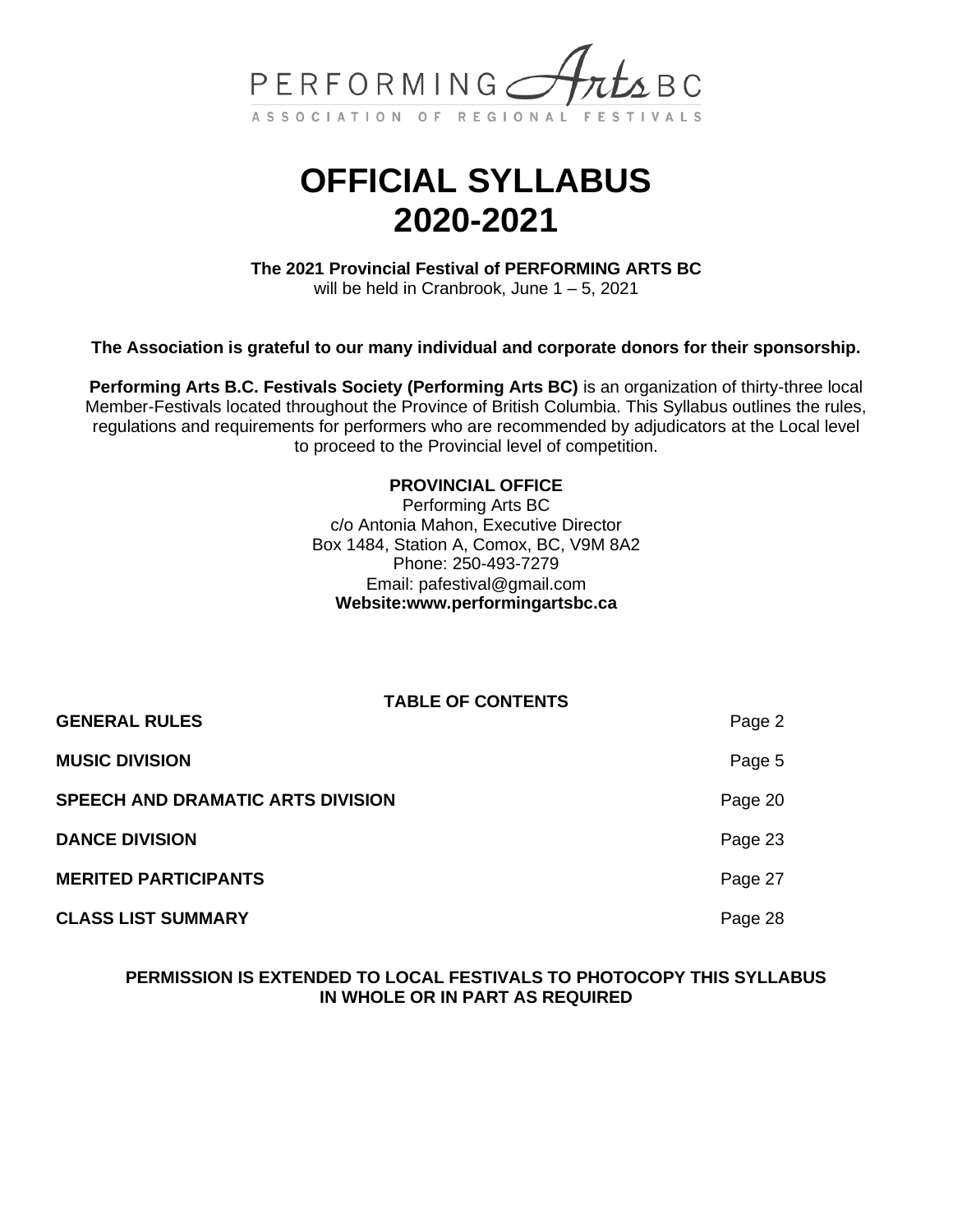# **RESPONSIBILITIES OF LOCAL FESTIVALS: ENTRIES TO THE PROVINCIAL FESTIVAL**

**It is the responsibility of each local Festival committee to ensure that all entry requirements are met prior to submitting entries. It is not possible for the Provincial Association to check entries, nor to be responsible for their accuracy and appropriateness; therefore, it is imperative that the local Festival be scrupulous in ensuring that all entries are correct and that they comply with the entry rules for that particular discipline and in accordance with the 2020-2021 Official Syllabus. Failure to do so may lead to disqualification of the competitor.**

#### **IT IS THE RESPONSIBILITY OF THE LOCAL FESTIVAL COMMITTEE TO ENSURE THAT EACH OF ITS RECOMMENDED COMPETITORS HAS READ AND FULLY UNDERSTANDS THE RULES & REGULATIONS CONTAINED HEREIN.**

### **IT IS THE RESPONSIBILITY OF EACH PARTICIPANT TO READ AND COMPLY WITH ALL RULES GOVERNING THE PROVINCIAL FESTIVAL**

Unauthorized copies of copyrighted material are not permitted. Local Festivals must also ensure that their competitors will provide sufficient original scores/scripts for use at the Provincial Festival or have appropriate authorizations for copies.

# **GENERAL RULES FOR PROVINCIAL LEVEL COMPETITIONS (ALSO KNOWN AS THE "PROVINCIAL FESTIVAL")**

#### **WORKING MANAGEMENT**

Competitions are produced under the general administration and management of the Performing Arts BC Board of Directors and coordinated by the Provincial Executive Director. Any questions not dealt with in these rules shall be referred to the PERFORMING ARTS BC Board of Directors in writing: the decision of the Board shall be final.

The decision of the Board of Directors on all matters pertaining to the interpretation of the rules and administrative procedures is final.

The PABC board will regularly review the syllabus and present possible changes to a General meeting of the society. Changes which clarify wording will come into effect when passed.

# **ELIGIBILITY**

- 1. All competitions shall be open to non-professional performers who are (i) Canadian Citizens or (ii) living or studying in Canada and who are selected by adjudicators at festivals affiliated through PABC. This condition does not apply to those bona fide students of the performing arts who teach for the purpose of applying the money so earned for the furtherance of their education, and does not preclude occasional remuneration received for services rendered in the arts.
- 2. Only those competitors of solo music, dance and speech arts classes and instrumental chamber group and Open Duo Speech Arts classes receiving an adjudicator's recommendation at the local Festival level may enter the Provincial Level Competitions, and must compete in the category so recommended.
- 3. **Age of competitors is determined as of December 31st before the upcoming Provincial Festival**. No single competitor may be over the age of 28.
- 4. Immediately following the local Festival, a member-festival may submit one recommended competitor only for a provincial-level class upon adjudicator's recommendation. However, single-discipline (dance and speech arts only) member festivals have the option of sending two recommended competitors in each level. Multi-discipline festivals have the option of sending two recommended competitors in each level of a discipline if, in the previous year, they have reported and paid affiliation fees accordingly for the qualifying number of entries in that discipline. The number of qualifying entries shall be counted according to the following discipline groups: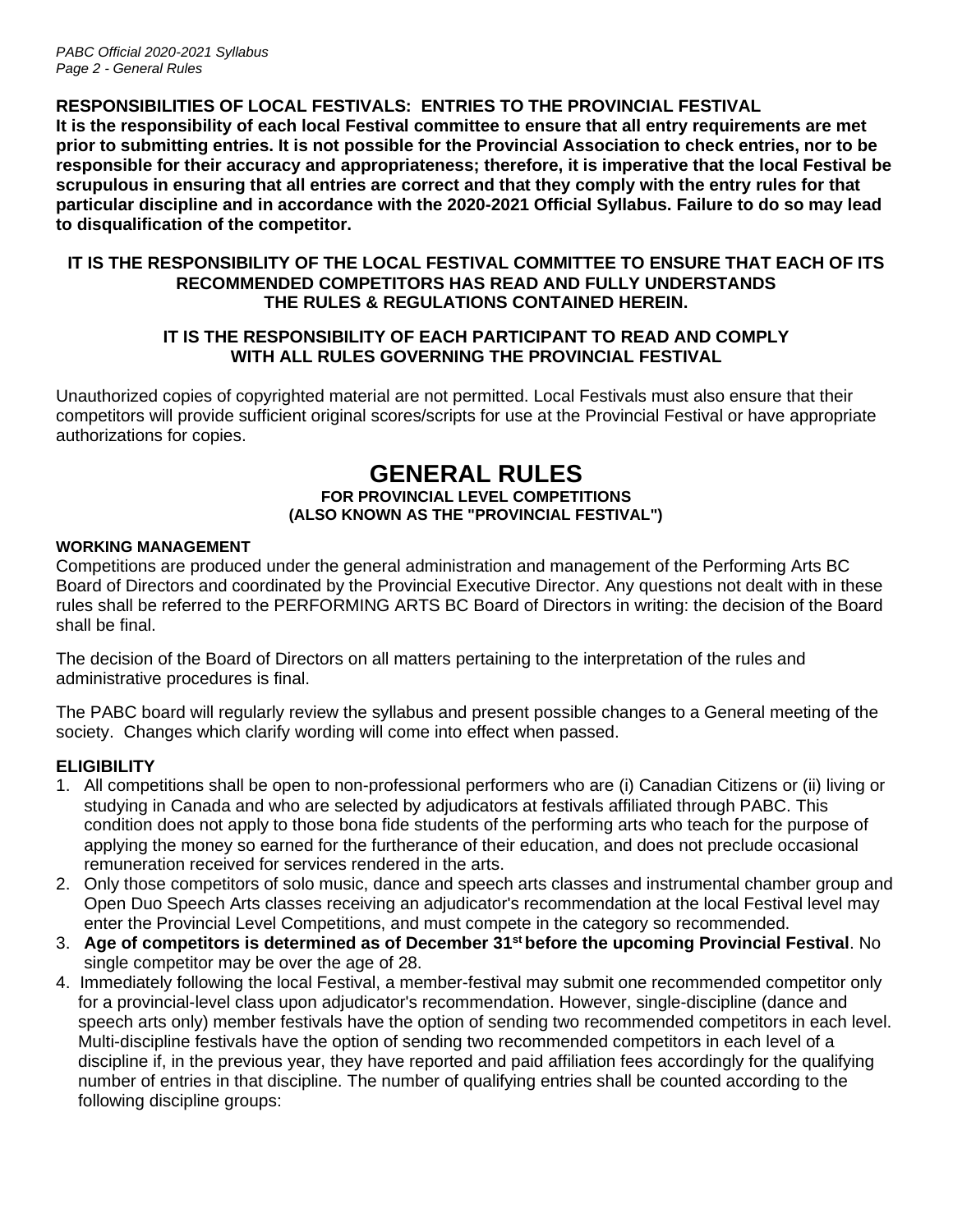- 250 or more in Piano
- 150 or more in
	- o Strings and Guitar
	- o Woodwinds and Brass
	- o Speech Arts
	- o Classical Voice
	- o Musical Theatre
	- o Any festival may send two qualified chamber groups to the Provincial Festival in each level of competition.

 Any festival which, in the previous year, has reported and paid affiliation fees for more than 200 registered participants in **solo stage entries** may send one additional representative in each of Level II & Level III Stage to the Provincial Festival.

# **A festival may send any number of qualified competitors to a Provincial Excellence class upon an adjudicator's recommendation. See specific rules on page 7.**

- 5. Local secretaries should check the Provincial Office registration site for an update on recommended competitors to date. As a courtesy, member festivals may advise neighbouring festivals of all competitors who have accepted a recommendation for the Provincial Festival. Once a competitor has accepted a full Provincial recommendation, he/she is not eligible for Provincial recommendations at any other Festival (with the possible exception of chamber group competitors). Merited Participants may still accept a full Provincial recommendation from another festival.
- 6. To avoid controversy, the selection of competitors must be the sole responsibility of the adjudicators.
- 7. In order to be considered for recommendation by the adjudicators, a competitor must have performed in at least two (2) solo classes in the same discipline at a local festival and have received 2 marks of 85 or over in those classes. A possible exception (to two solo classes) is in the Chamber Group section and the Speech Arts Open Duo class.
- 8. Where possible, competitors should represent local Festivals serving the geographic area where they live or study. However, if there is no recommended competitor from the geographic area, adjudicators may recommend from outside this area unless prohibited by local Festival rules.
- 9. Competitors who have won a PERFORMING ARTS BC Provincial class cannot again be recommended for Provincial level in the same class but may subsequently receive the adjudicator's recommendation to compete in a higher class. **The sequence of classes is Junior A - Junior B, where applicable – Intermediate -Senior – Provincial Excellence.** Non-winners at the Provincial Finals may continue to enter the same class as long as all requirements are met. Non-Winners may not compete in a lower class regardless of their age. If a competitor has won their discipline in the Provincial Excellence classes they are no longer eligible to compete at the Provincial Festival in that discipline.
- 10. Other than the exceptions listed under the Music Division General Regulations and Guidelines, no competitor may be recommended/perform in more than one class at the Provincial Festival.

# **ENTRIES**

- 11. Immediately following each local Festival, the local Festival's Provincial Contact should collect the required information from each recommended competitor and enter this into the Provincial database within two (2) weeks of the final competition of that local festival. All deadlines, requirements and guidelines of the Provincial Association must be complied with.
- 12. It is the responsibility of each competitor to return the waiver that is attached to the registration confirmation to the Provincial Office, along with payment. This must be received by the Provincial Office within two (2) weeks of receiving the email. Where the local festival pays the Provincial Festival entry fees the performer must still return a signed waiver form. The local festival office is then responsible for assuring that payment reaches the Provincial Office as soon as possible after the completion of the local festival. Cheques must be made payable to PERFORMING ARTS BC. **Entry fees are non-refundable.**
- 13. Competitors must perform the selection(s) listed on their entry form. The order of performance is their own choice with the exception of Dance. One of the selections must be the qualifying performance from the local festival. Selection changes at the Provincial Festival will not be allowed.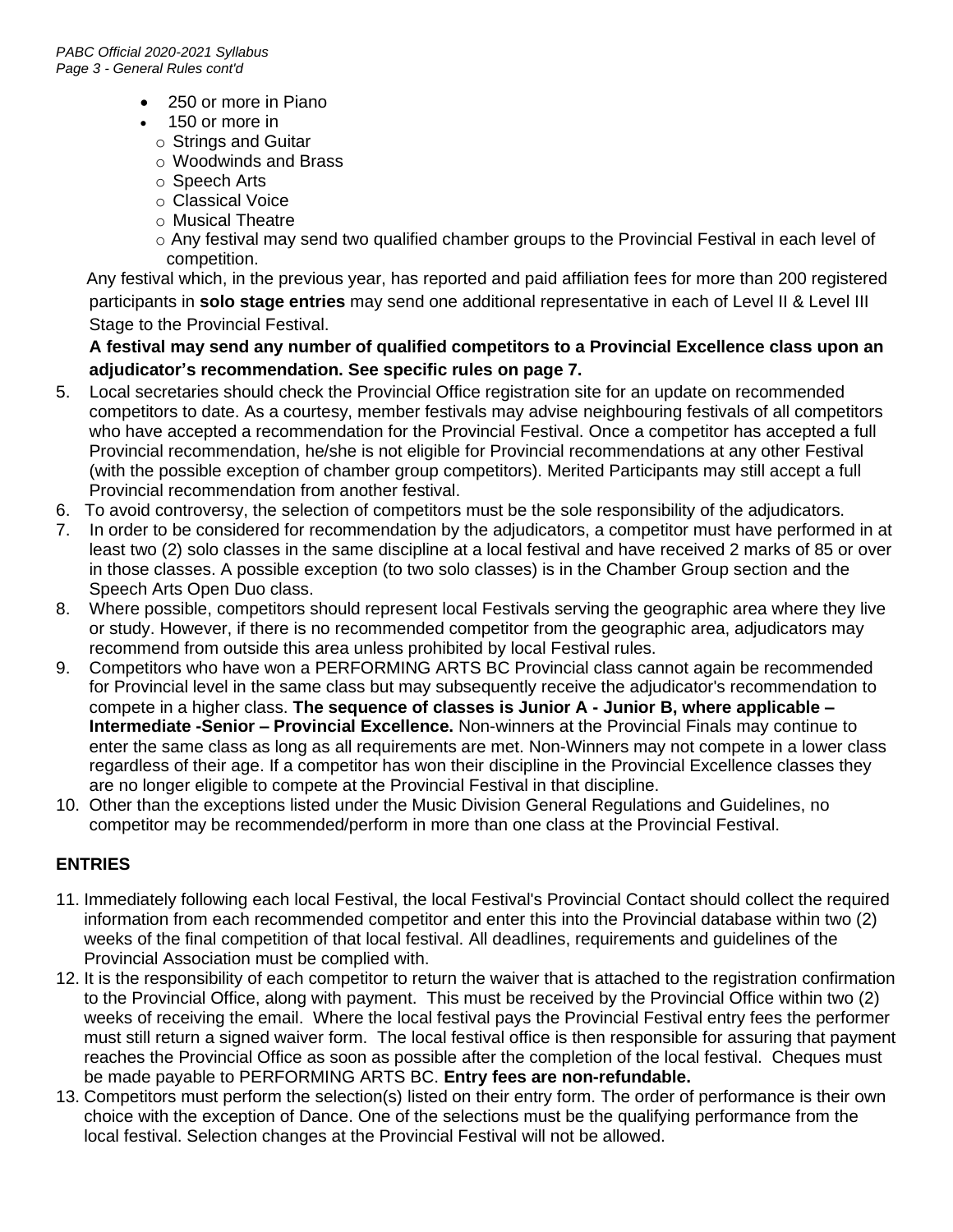# **PROGRAMME**

- 15. A tentative schedule of classes will be established in early spring. **Check the web site frequently for revisions.** As there are many considerations in developing a schedule and the order of performance, special requests cannot normally be granted, although the office will attempt to be as reasonable as possible, especially concerning accompanists in the Music Division. Only the PABC Board of Directors and/or Executive Director may alter the order of performance during the Festival.
- 16. Music and speech arts competitors must be at the performance venue at least 15 minutes prior to class or performance commencement. **Dance has very specific check-in times that can be found on page 24.** Music and scripts must be handed in prior to the commencement of the class: competitors must be prepared to perform when so requested and shall not commence the performance until introduced. Competitors must be present for the remainder of the class as well as for adjudications and announcement sessions of their category. As a courtesy to fellow competitors, we encourage all competitors to be present for the entire session.

# **COMPETITION AND ADJUDICATION PROCESS**

- 17. All copyrights regarding music and printed text must be observed. Please see copyright requirements specific to each division.
- 18. Time limits: Selections must be accurately timed and stated on the entry form. Competitors exceeding the stated time limits for the class will be disqualified.
- 19. Competition venues (other than warm-up rooms) and pianos may not be used for rehearsal/practice/ performance of any kind prior to competition.
- 21. **A competitor may not perform any selection he/she has previously won with in Provincial competition.**
- 22. Communication with the adjudicator on the part of competitors, teachers, coaches, or parents prior to competition and the presentation of awards is absolutely forbidden.
- 23. Concert etiquette is expected. NO videos, audio recordings or photographs may be taken during competition, adjudications, workshops, etc. Cell phones must be turned off within the performance venue. PERFORMING ARTS BC reserves the right to take official photographs at appropriate times for archival and publicity purposes.
- 24. There shall be only one winner per class in all Divisions.
- 25. Winners of classes finished by 4:00pm of the second day of the festival may be invited to perform at the Provincial Honours Concert. Winners of classes completed after that may be asked to perform during the Dance Finals or Provincial Excellence concerts.
- 26. All participants must attend **all** sessions and workshops for their discipline level. The President and Executive Director may make exceptions in the case of scheduling conflicts within the festival or other extenuating circumstances.

# **AWARDS**

27. Cash prizes, tuition awards and gift certificates may be available, to be awarded at the discretion of the adjudicators, as outlined by scholarship donors. Adjudicators' decisions are final with respect to the choice of award recipients. The adjudicator's decision in all matters of adjudication, including the choice of award recipients, is final.

# **COMPLAINTS AND PROTESTS**

28. Complaints and protests must be made in writing and directed to the PERFORMING ARTS BC Board of Directors together with a protest fee of \$25.00 immediately after the class or action. If the protest is upheld, the fee will be refunded. The decision of the Board with respect to complaints and/or protests is final.

# **DISQUALIFICATION**

**29. The Association does not wish to disqualify any performer and sincerely advises all local Festival officers, competitors, parents, teachers and coaches, to abide by the Regulations and class descriptions herein and to abide by the spirit of the Provincial Festival so that infractions do not occur.**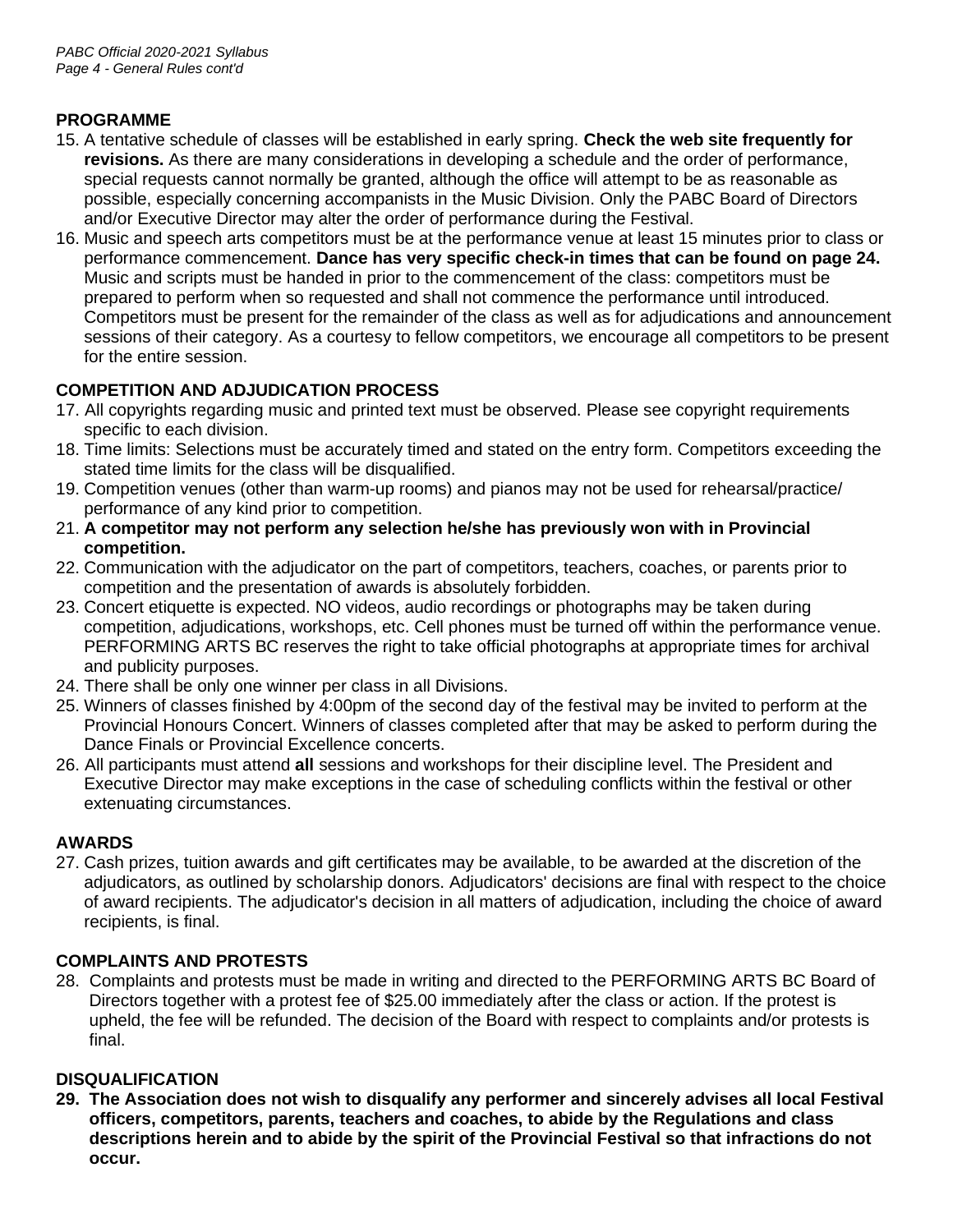# **MUSIC DIVISION GENERAL REGULATIONS AND GUIDELINES OFFICIAL 2020 - 2021 SYLLABUS**

# **REPERTOIRE**

- 1. Canadian Syllabi published by the major National examination bodies, including the Royal Conservatory (Toronto) and Conservatory Canada, are suggested for Grade/Level guidance in entering local and provincial festivals in Music.
- 2. Concertos or movements from concertos are not permitted in any piano classes or in any guitar classes, as the Association cannot guarantee the provision of additional pianos for these classes. Concertos are also not permitted in any Provincial Excellence classes.
- 3. All competitors must introduce their pieces from the stage either before they begin or before each piece they perform.
- 4. For the purpose of this Festival, in the Music Division, a Concerto or a Concerted Work is defined as any composition originally written for solo instrument with orchestral accompaniment.
- 5. For the purpose of this Festival, in the Music Division, two or more movements of a sonata, suite, etc. are permissible as one selection, provided another contrasting selection can be performed within the time limit.
- 6. For the purpose of this Festival, in the Music Division, a contrasting selection generally means a work from a different musical period.
- 7. The performance of Canadian material is strongly encouraged. The Canadian Music Centre may be contacted for music and information.
- 8. Songs from contemporary musicals and motion picture musicals are permitted in Musical Theatre and Vocal Variety. Pop Songs are **not** permitted. Pop Songs are defined as any songs listed on the Billboard Magazine Pop Songs Top 40 chart within the 12 month period ending December 31 preceding the festival.

### **TIME LIMITS**

9. All selections must be accurately timed and stated on the entry form. Competitors exceeding the stated time limits for the class will be belled; failure to cease performing at the sound of the bell will result in disqualification. Timing shall "begin with the first note and extend to the final note", but shall not include any necessary tuning between selections, verbal introductions (see class descriptions for more information), nor applause. **Timing includes the accompanist's introduction.** Competitors are requested to take a minimum amount of time between selections, and to continue with the subsequent selections without waiting for the adjudicator's "nod" i.e. to perform in "concert style", unless otherwise advised.

### **COPYRIGHT REQUIREMENTS**

- 10. Each competitor must submit an original copy/score of the music selections to the adjudicator's secretary prior to the class in which he/she is to perform. **Competitors must number the first bar of each line in their score(s).**
- 11. All copyrights regarding music must be observed. Photocopies or manual copies of copyrighted material will not be accepted. The adjudicator must be given a complete original score of music under copyright for the duration of the performance. If original scores are not available, a letter is required from the publisher giving permission for copying. If the selection is generally considered to be in the public domain, a letter confirming this fact is required from the publisher along with permission to copy. The use of music downloaded from the Internet is permissible as long as it is accompanied by receipts for the number of copies downloaded. If membership in a site provides free use of the material downloaded, proof of membership must be provided**. Music downloaded from the free website www.imslp.org is permitted.**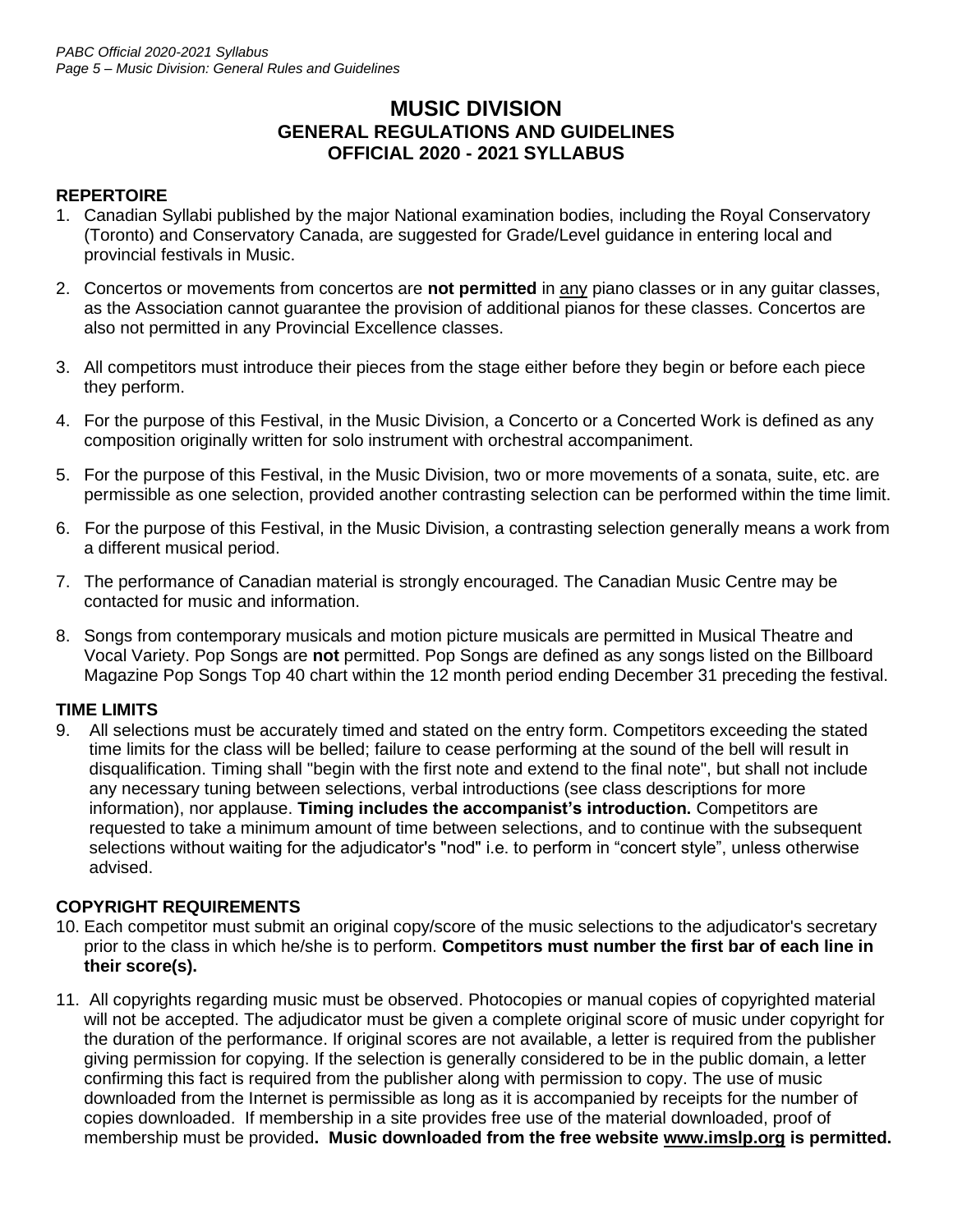**Please write the full URL of the work being performed on the first page of all parts and copies being used**. Photocopies are permitted for the purposes of page turns, but the full score must still be present at the performance venue, in addition to an original copy for the adjudicator. Competitors attempting to use unauthorized copies of copyrighted material will be disqualified.

# **PERFORMANCE**

- 12. Stage deportment will be considered by the adjudicator as part of the overall evaluation. Competitors are expected to dress in concert style.
- 13. The instrument of accompaniment in the Music Division shall be the piano, which will be provided.
- 14. All competitors are expected to attend their class adjudications and/or Workshops for the announcement of winners, runners-up, honourable mentions and presentation of certificates and medallions. Appropriate concert dress is required.
- 15. **OPTIONAL, PARALLEL CANADIAN CLASSES**  These are optional classes for pianists on their own (see page 8) and string, guitar, woodwind, brass, chamber groups and voice all together (see page 17), and will be judged on this category's merits alone. Participants may not enter Canadian classes only, but MUST first be recommended in Provincial Piano or Instrumental classes. Recommended competitors may choose to enter the Canadian class at the same level. i.e. Canadian class recommendation from the local adjudicator is not required. The Canadian selection in these optional classes need not have been performed in the local festival. Competitors may perform Canadian selections in their recommended class as well as in the optional Canadian class; however, they may not perform the same selection in both classes. **Competitors who win this parallel class at a Provincial Festival must enter the next highest class in subsequent festivals. They may compete in two different class levels: one for their primary entry and one for the parallel class entry.**

**OPTIONAL, PARALLEL VOCAL VARIETY CLASSES** – These are optional classes for vocalists and will be judged on this category's merits alone. Participants may not enter Vocal Variety classes only, but MUST first be recommended by the local Festival's adjudicator either in Classical Voice or Musical Theatre; the student may then choose to enter the Vocal Variety Class at the same level as well. Participants recommended in Classical Voice or Musical Theatre may choose to perform one selection from light opera, operetta, Gilbert and Sullivan production, Revue or Cabaret, Classical repertoire or Musical Theatre in the parallel (i.e. same level) Vocal Variety Class. The selection in these optional classes need not have been performed in the local festival; however, care should be taken in the choice of selection for the Provincial Festival. No contemporary pop selections are permitted in these Variety classes. **Competitors who win this parallel class at a Provincial Festival must enter the next highest class in subsequent festivals. They may compete in two different class levels: one for their primary entry and one for the parallel class entry.**

# **A vocalist may only enter one parallel class: either Vocal Variety OR the Canadian Music Class.**

# **ELIGIBILITY**

16. Other than the exceptions listed below, no competitor may be recommended/perform in more than one class at the Provincial Festival. Please note that there is a separate entry form and entry fee for these optional classes.

### **Exceptions**:

- a) The optional Canadian Music classes in the Piano and Instrumental divisions permit competitors who have been recommended to compete at the Provincial level in a junior, intermediate, senior or provincial excellence piano or instrumental class to perform as well in the "parallel" Canadian class.
- b) The optional Vocal Variety classes in the Voice division permit competitors who have been recommended to compete at the Provincial level in a junior, intermediate, senior or provincial excellence voice class to perform as well in the "parallel" Vocal Variety class.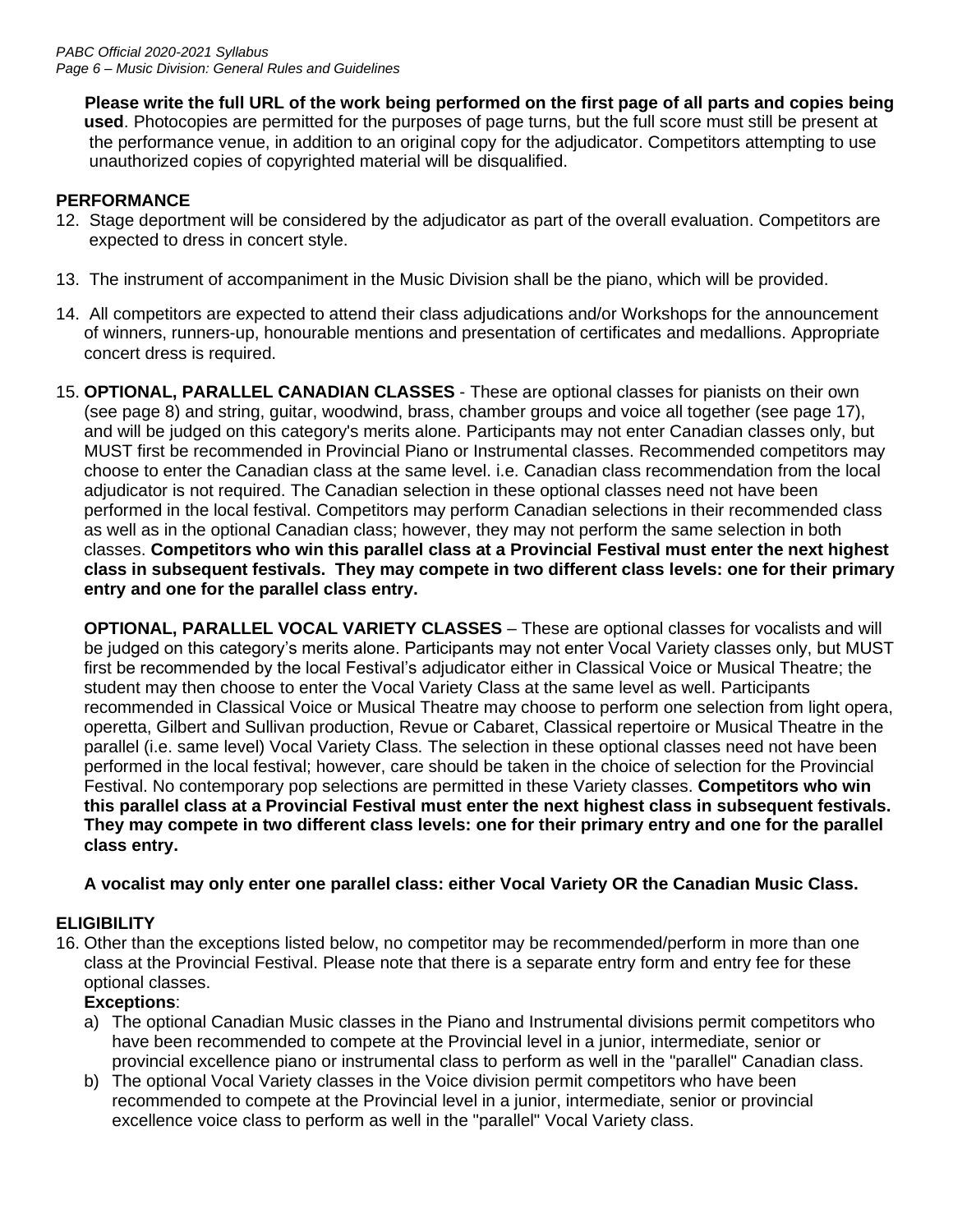- c) Individual members of a recommended Chamber Group who compete in their Chamber Group class at the Provincial level may also accept recommendation from the same or a different local Festival to perform as a soloist in no more than one solo music class (for exceptions, see (d) and (e)).
- d) A Chamber Group participant may also accept recommendation from the same or a different Festival to perform as a piano or instrumental soloist: the participant may then also choose to enter the parallel Canadian Piano or Canadian Music class. A Chamber Group may also perform in the Canadian Instrumental class. (see page 17) A Chamber Group participant may also accept recommendation from the same or a different local Festival to perform as a vocal soloist in either Classical Voice or Musical Theatre: the participant may then also choose to enter the parallel Vocal Variety class.
- e) As well, to encourage more participation in Chamber Group classes, particularly in festivals/ regions where fewer performers of the same age and capability may be found, individual chamber group members may become "double-entry" performers by competing in two chamber groups at the Provincial Festival, representing one or two local Festivals, **but only upon receiving permission through special application to the Executive Director of PABC**. **Application must be made in writing prior to submission of Provincial Entry Forms. TWO** performers in each group may be "double-entry" performers.

### **PROVINCIAL EXCELLENCE CLASSES**

- 17. Provincial Excellence classes will replace the Provincial-National classes. See individual disciplines for Provincial Festival performance requirements.
- 18. Competitors in these classes will continue to be chosen by Adjudicators at local festivals and will be expected to be performing at a very high level, generally higher than that required for recommendation to Senior classes.
- 19. Local festivals may set their own criteria for qualification for this class as long as the Provincial minimum standards are met. (Page 3, Rule 7)
- 20. There will be no limit to the number of qualified competitors that local festivals may send to these classes.
- 21. Provincial Excellence classes will include competitive classes and masterclasses with the adjudicators. Masterclass participation and performances will be considered by the adjudicators. At the conclusion of the masterclass sessions, the class winners will be announced at a special announcement session for all Provincial Excellence competitors. Competitors should be prepared to spend an extra night at the festival in case they are chosen as a winner.
- 22. \$2,000 first place awards will be available to Provincial Excellence class winners at the discretion of the adjudicators.
- 23. All Winners of Provincial Excellence Classes must perform at the Gala Concert at which adjudicators will award the Grand Prize of \$5,000. Winners will have 12 minutes performance time during the concert and should choose their repertoire accordingly.
- 24. No Provincial Excellence competitor may be over age 23 for instrumentalists and 28 for vocalists as of December 31<sup>st</sup> before the upcoming Festival.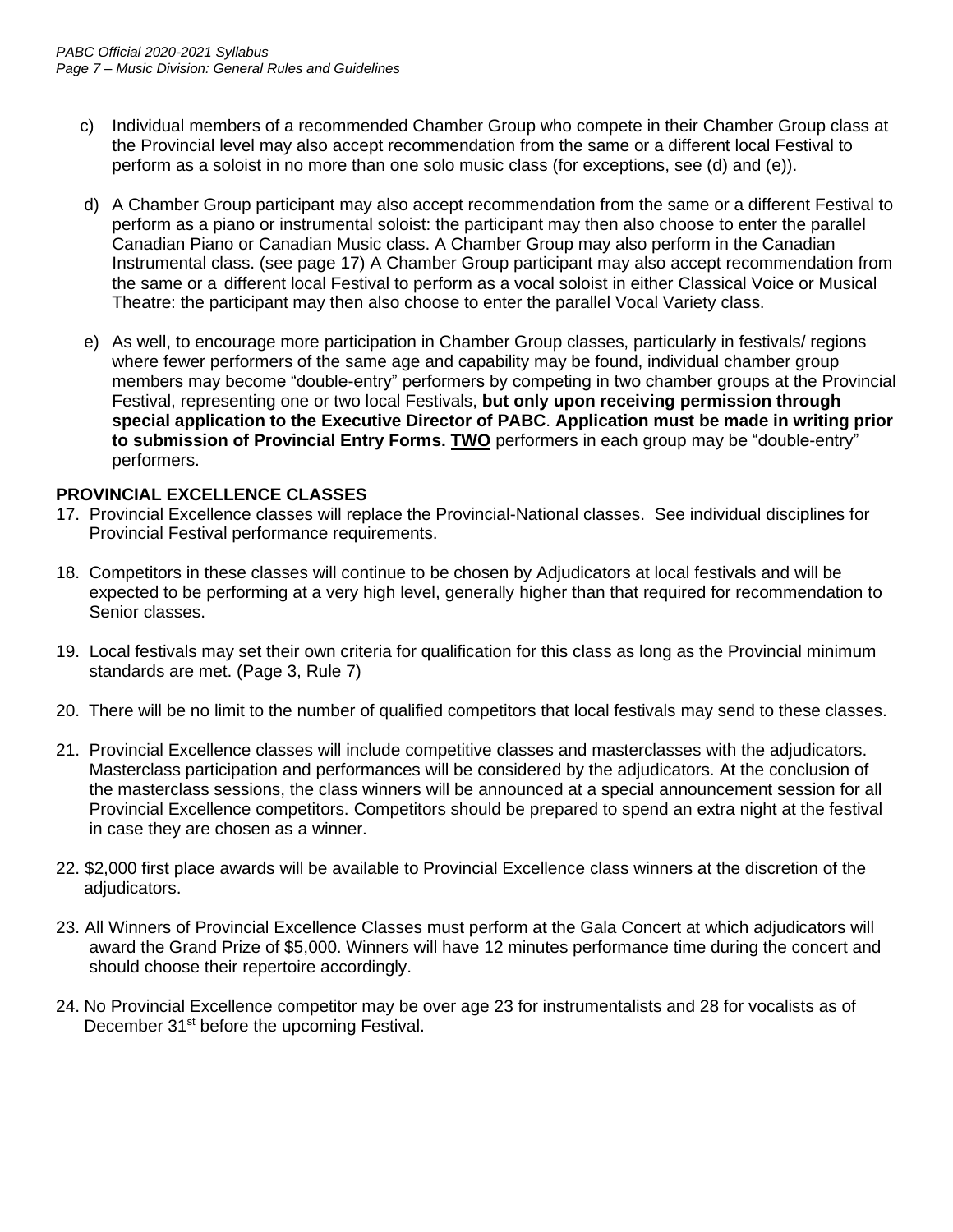# **PIANO CLASSES OFFICIAL 2020 - 2021 SYLLABUS**

### **It is the responsibility of each participant to read and comply with all rules governing the Provincial and Provincial Excellence Festivals.**

### **Please read the Provincial Syllabus General Rules, Music Division: General Rules and Guidelines for further information.**

# *PIANO CLASSES: CLASS STRUCTURE*

### **Junior Piano, A, Age: 14 years and under Time Limit: 15 minutes**

Level: Grade/Level 6 to 9

Two contrasting selections, one of which has been performed at the local level. A concerted work is not permitted.

# **Junior Piano, B, Age: 14 years and under Time Limit: 15 minutes**

Level: Grade/Level 10 and up.

Two contrasting selections, one of which has been performed at the local level. A concerted work is not permitted.

#### \*\*\*Festivals may send two competitors for Junior Piano, one each in level A and B, depending on their **Grade/Level level.**

### **Junior Solo Piano, Canadian Music Age: 14 years and under Time Limit: 7 minutes**

One selection of Canadian music of minimum Grade/Level 6 level. A concerted work is not permitted.

# **Intermediate Solo Piano Age: 17 years and under Time Limit: 20 minutes**

Recommended minimum Grade/Level 8 level: two contrasting selections, one of which has been performed at the local level. A concerted work is not permitted.

# **Intermediate Solo Piano, Canadian Music Age: 17 years and under Time Limit: 10 minutes**

One selection of Canadian music of minimum Grade/Level 8 level. A concerted work is not permitted.

### **Senior Solo Piano Age: 23 years and under Time Limit: 25 minutes**

Recommended minimum Grade/Level 9 level: two contrasting selections, one of which has been performed at the local level. A concerted work is not permitted.

### **Senior Solo Piano, Canadian Music Age: 23 years and under Time Limit: 12 minutes**

One selection of Canadian music of minimum Grade/Level 9 level. A concerted work is not permitted.

### **Provincial Excellence Piano Age: 23 years and under Time Limit: 35 minutes**

A well rounded program that comprises works by different composers representing various styles and periods. Individual movements of multi movement works may be included. Concertos are not permitted in this class. **Memorization is mandatory for this class.**

### **Provincial Excellence Piano, Canadian Music Age: 23 years and under Time Limit: 15 minutes**

One selection of Canadian music of minimum Grade/Level 10 level: if a multi-movement work is selected, one or more movements may be performed providing the time limit is observed. A concerted work is not permitted. This Class provides an opportunity for further performance for Provincial Excellence level participants but is not considered part of the Provincial Excellence competition.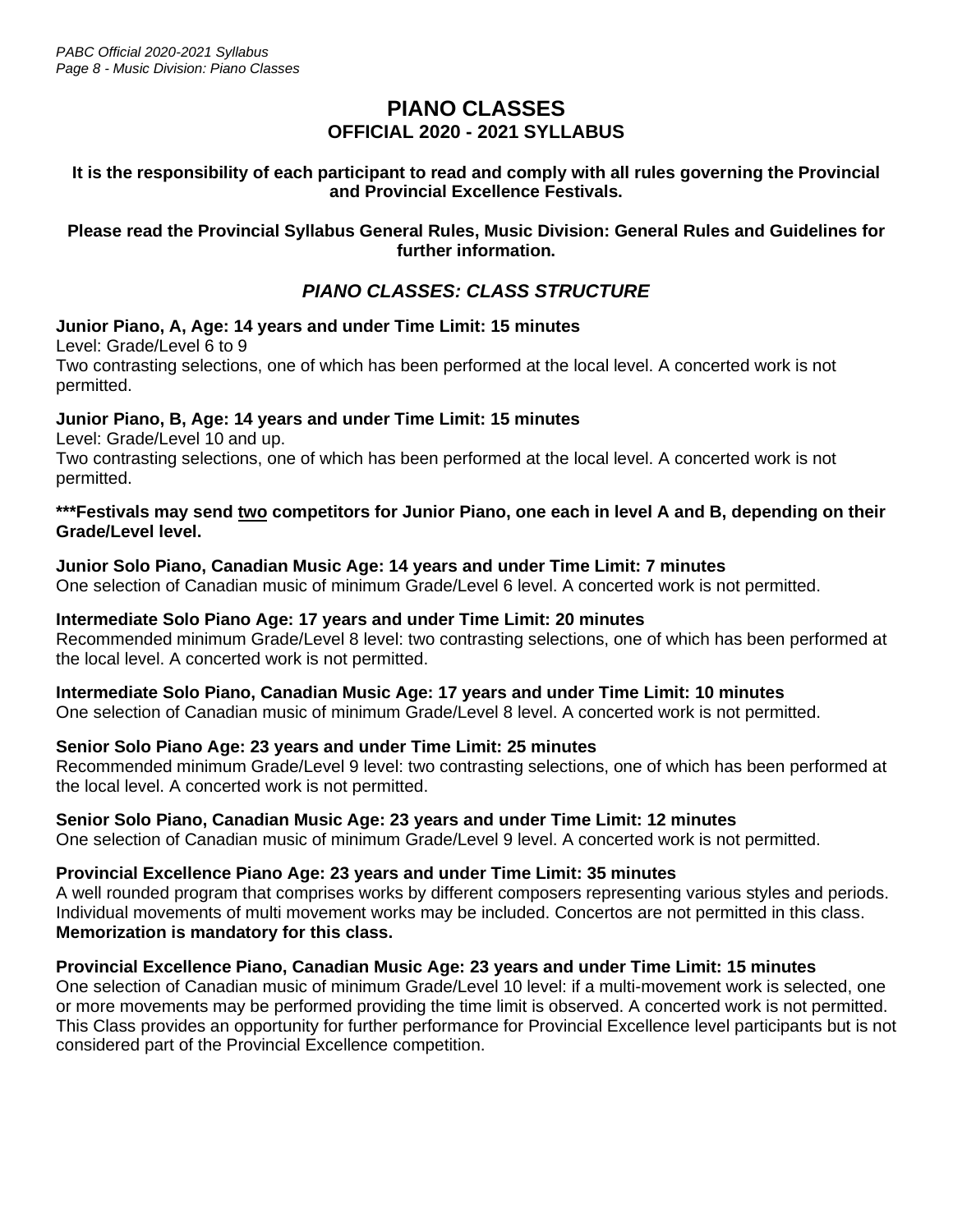# **VOICE CLASSES OFFICIAL 2020 - 2021 SYLLABUS**

### **IT IS THE RESPONSIBILITY OF EACH PARTICIPANT TO READ AND COMPLY WITH ALL RULES GOVERNING THE PROVINCIAL AND PROVINCIAL EXCELLENCE FESTIVALS**

### **Please read the Provincial Syllabus General Rules, Music Division: General Rules and Guidelines for further information.**

# *CLASSICAL VOICE PROGRAM: CLASS STRUCTURE*

### **Junior Voice: Classical Age: 14 years and under Time Limit: 10 minutes**

Recommended Minimum Level - Grade/Level 4. THREE contrasting selections, one of which has been performed at the local level.

1. One selection must be an Art Song sung in the original language. 2. Own choice. 3. Own choice Note:No Oratorio or Operatic Arias of the Post Baroque era are allowed.

Note:No selections from light opera, operetta, Gilbert and Sullivan and similar works are permitted in this class, nor are selections from Revues, Cabaret pieces, Musical Theatre or "encore" pieces; however, the

participant may choose to perform one selection of this genre in the parallel Vocal Variety Class. Note:No pop selections are allowed in this class.

Note:English translations are not permitted.

Note:No selections from major sacred works are permitted at the Junior level with the exception of those included in the Grade/Level Songbooks published by the Royal Conservatory, Conservatory Canada and other major institutions.

### **Intermediate Voice: Classical Age: 18 years and under Time Limit: 15 Minutes**

Recommended Minimum Level - Grade/Level 7. THREE contrasting selections, one of which has been performed at the local level.

1. One selection must be an Art Song (including German lieder) sung in the original language.

2. Own choice 3. Own choice

Note:No Oratorio or Operatic Arias of the Post Baroque era are allowed.

Note:No selections from light opera, operetta, Gilbert and Sullivan and similar works are permitted in this class, nor are selections from Revues, Cabaret pieces, Musical Theatre or "encore" pieces; however, the

participant may choose to perform one selection of this genre in the parallel Vocal Variety Class.

Note:No pop selections are allowed in this class.

Note:English translations are not permitted.

# **Senior Voice: Classical Age: 25 years and under Time Limit: 25 Minutes**

Recommended Minimum Level - Grade/Level 9. THREE contrasting selections, one of which was performed at the local level, consisting of the following:

1. One selection must be an Art Song (including German lieder) sung in the original language.

2. An Operatic Aria in the original language with recitative where applicable, or an aria from a Major Sacred Work (oratorio, cantata, mass) with recitative where applicable. Language is optional.

The performer is required to introduce the aria, i.e. to "set the scene". This introduction

will not be included in the timing of the performance.

Costumes, staging and sets are not permitted for opera selections. However, one hand-held prop may be used if integral to the scene.

3. Own choice.

Note:No selections from light opera, operetta, Gilbert and Sullivan and similar works are permitted in this class, nor are selections from Revues, Cabaret pieces, Musical Theatre or "encore" pieces; however, the participant may choose to perform one selection of this genre in the parallel Vocal Variety Class.

Note: No pop selections are allowed in this class.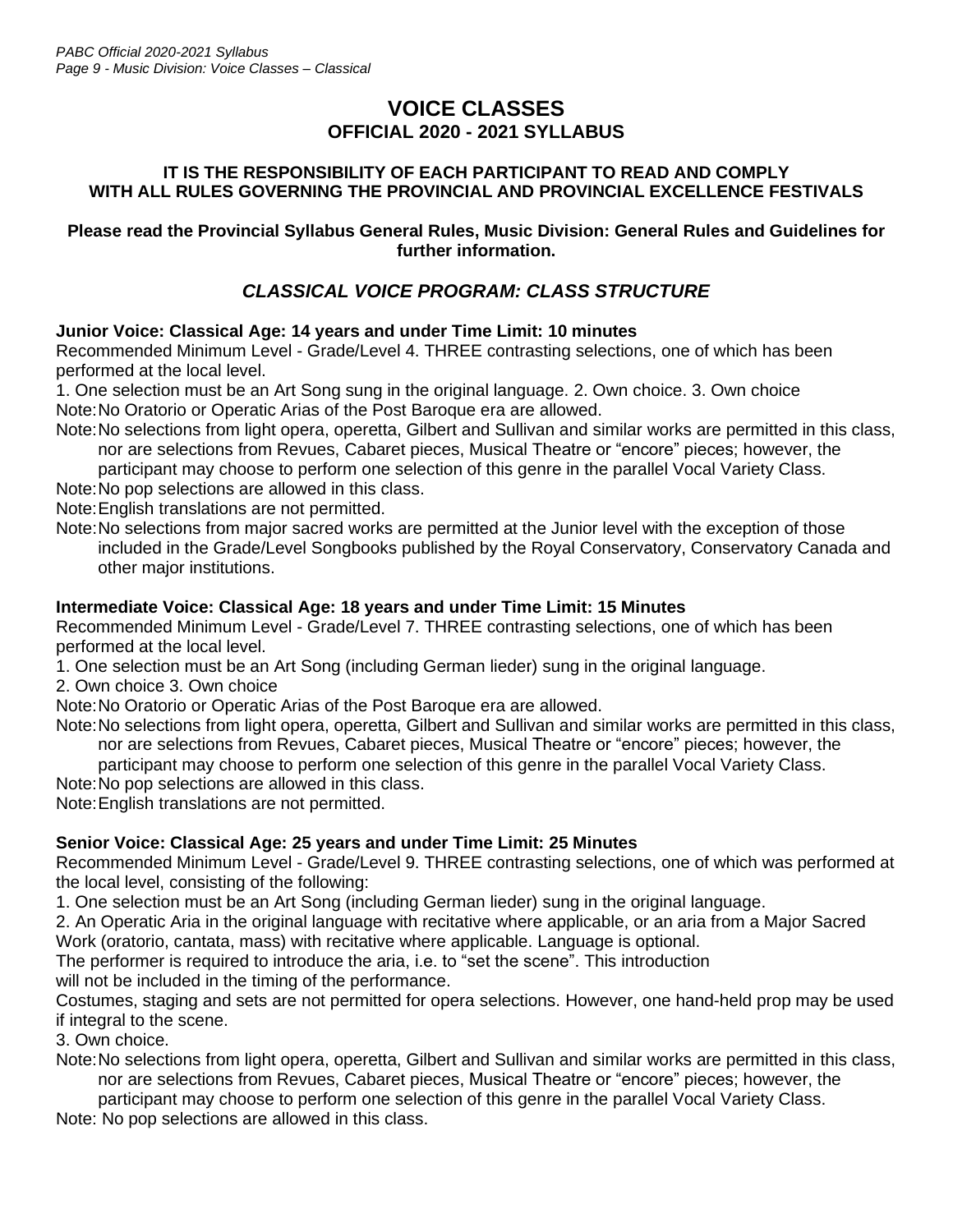### **Provincial Excellence Voice - Age: 28 years and under Time Limit: 35 minutes**

A well rounded program that comprises works by different composers representing various styles and periods. Individual movements of multi movement works may be included. **Memorization is mandatory for this class.**

**All Classical Voice and Musical Theatre competitors may choose to enter the Parallel Canadian Music class on Page 17 of the syllabus if they wish. Competitors may enter Vocal Variety OR Canadian Music, but not both.**

# *VOCAL VARIETY PROGRAM: CLASS STRUCTURE*

### **Competitors are encouraged to perform a piece from a genre that is different from their qualifying category. Please see Page 5, Rule 8 of the Syllabus for clarification of 'pop songs'.**

### **Junior Voice: Vocal Variety Age: 14 years and under Time Limit: 7 minutes**

One selection chosen from a light opera, operetta, Gilbert and Sullivan production, Revue, Cabaret, classical repertoire or Musical Theatre. A small hand held prop may be used if appropriate. Costumes are not necessary but may be used.

### **Intermediate Voice: Vocal Variety Age: 18 years and under Time Limit: 7 minutes**

One selection chosen from a light opera, operetta, Gilbert and Sullivan production, revue, cabaret, Classical repertoire or Musical Theatre. A small hand held prop may be used if appropriate. Costumes are not necessary but may be used.

# **Senior Voice: Vocal Variety Age: 25 years and under Time Limit: 8 minutes**

One selection chosen from a light opera, operetta, Gilbert and Sullivan production, revue, cabaret, Classical repertoire or Musical Theatre. A small hand held prop may be used if appropriate. Costumes are not necessary but may be used.

### **Provincial Excellence Voice: Vocal Variety Age: 28 years and under Time Limit: 8 minutes**

One selection chosen from a light opera, operetta, Gilbert and Sullivan production, revue, cabaret, Classical repertoire or Musical Theatre. A small hand held prop may be used if appropriate. Costumes are not necessary but may be used. This Class provides an opportunity for further performance for Provincial Excellence level participants but is not considered part of the Provincial Excellence competition.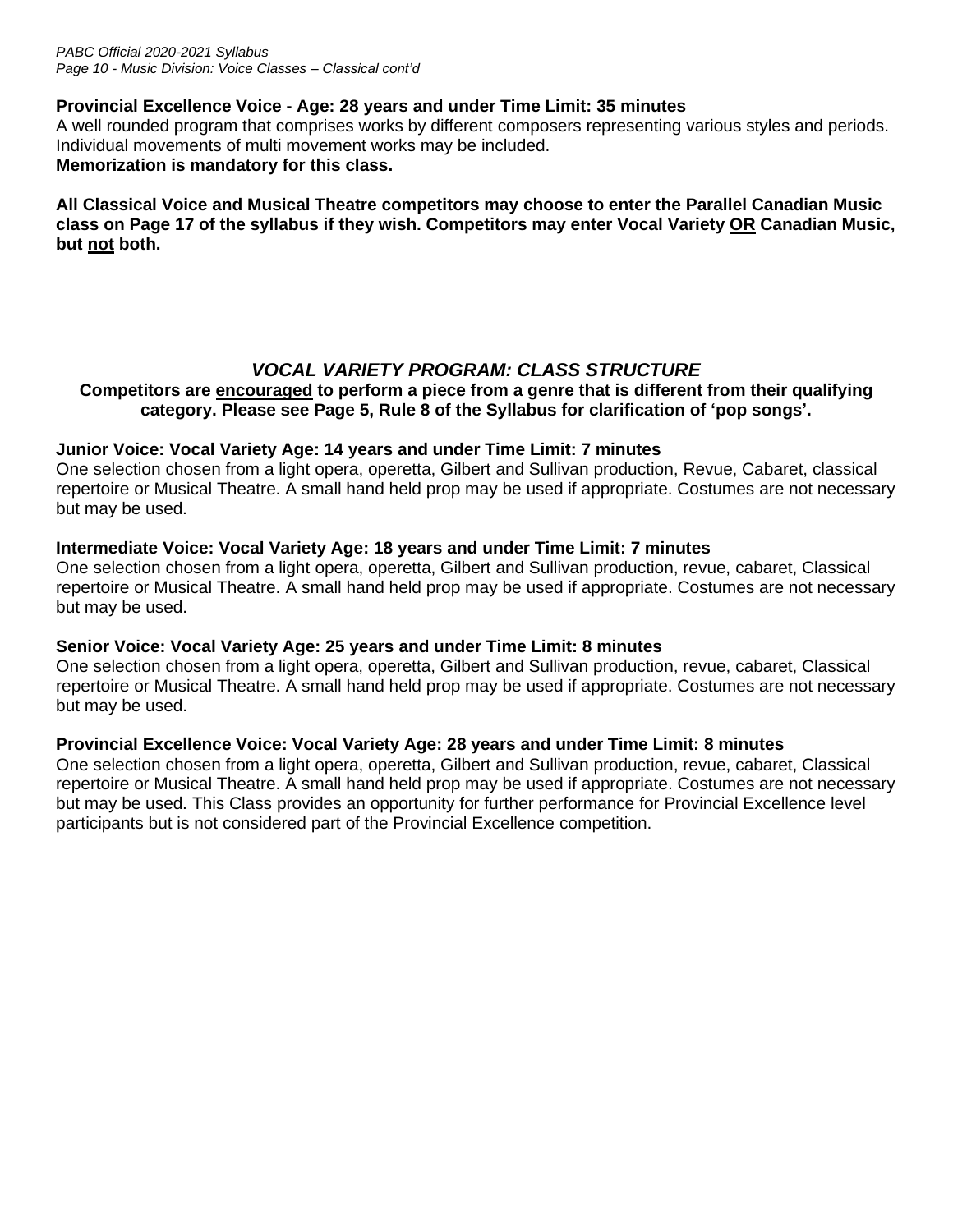# **MUSICAL THEATRE PROGRAM OFFICIAL 2020 - 2021 SYLLABUS**

**For the purpose of the Provincial Festival, a Musical Theatre work is defined as a musical stageplay/production or motion-picture musical. The "Broadway Musical" is representative of this genre. Selections from revues, light opera, operetta, Gilbert and Sullivan, cabarets, 'encore' pieces and similar works are not permitted in this class. Pieces to be performed must be listed on the entry form as follows: name of song and name of show in which it is used. (ie. Circle of Life from The Lion King). Please see Page 5, Rule 8 of the Syllabus for clarification of 'pop songs' from contemporary musicals or motion picture musicals**

### **IT IS THE RESPONSIBILITY OF EACH PARTICIPANT TO READ AND COMPLY WITH ALL RULES GOVERNING THE PROVINCIAL FESTIVAL**

#### **Please read the Provincial Syllabus General Rules and Music Division: General Rules and Guidelines for further information.**

### **The following rules apply to all Musical Theatre classes:**

- 1) Two selections will be performed 'back to back'
- 2) **Simple changes of costume accessories are allowed but must be brought on stage at the beginning of the performance as the performer will not be allowed to leave the stage between selections for costume change purposes.**
- 3) **Hand held props, that are integral to the performance, are allowed** (in addition to a single chair which will be provided).
- 4) Participants must provide a verbal introduction of their selections to "set the scene" as they begin their performance. These remarks will not be included in the timing of the selection.
- 5) With the exception of appropriate musical and non-verbal communication during a performance, interaction between the performer and the accompanist or any other individual after the introduction of the selection is not permitted.
- 6) Memorization is mandatory in these classes.

# *MUSICAL THEATRE VOICE PROGRAM: CLASS STRUCTURE*

### **Junior Musical Theatre Age: 14 years and under Time Limit: 10 minutes**

Two Contrasting Selections in the Musical Theatre genre, one of which has been performed at the local level. Selections from animated musical productions are acceptable in this level.

### **Intermediate Musical Theatre Age: 18 years and under Time Limit: 12 Minutes**

Two Contrasting Selections in the Musical Theatre genre, one of which has been performed at the local level.

# **Senior Musical Theatre Age: 25 years and under Time Limit: 15 Min.**

Two Contrasting Selections in the Musical Theatre genre, one of which has been performed at the local level.

### **Provincial Excellence Voice - Age: 28 years and under Time Limit: 35 minutes**

A well rounded program that comprises works by different composers representing various styles and periods. General Musical Theatre rules apply to this class.

### **Memorization is mandatory for this class.**

**All Classical Voice and Musical Theatre competitors may choose to enter the Parallel Canadian Music class on Page 17 of the syllabus if they wish. Competitors may enter Vocal Variety OR Canadian Music, but not both.**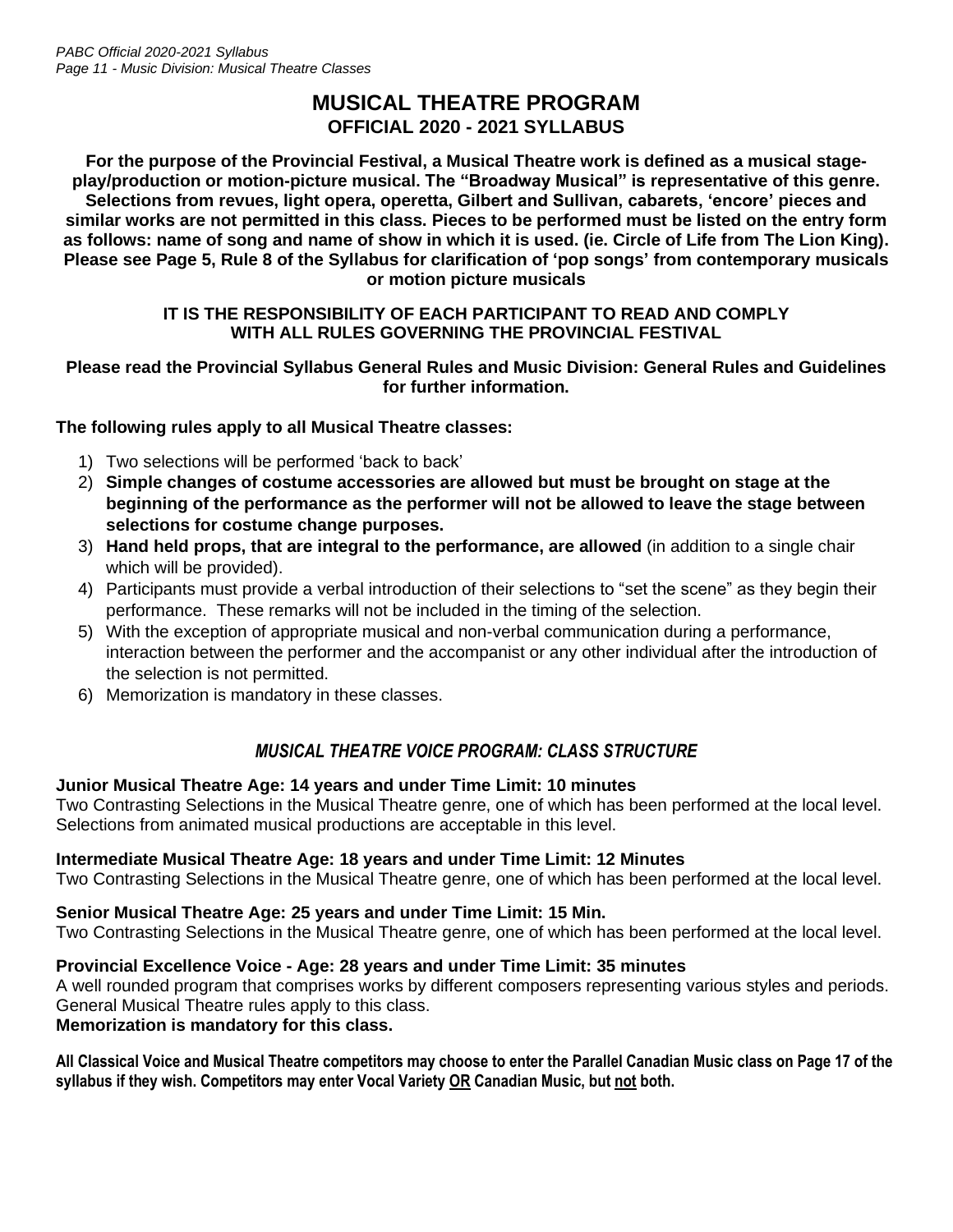.

# **STRING CLASSES OFFICIAL 2020 - 2021 SYLLABUS**

### **Provincial String Classes include Violin, Viola, Cello and Double Bass only Competitors are required to state on their entry form which instrument they will play.**

### **IT IS THE RESPONSIBILITY OF EACH PARTICIPANT TO READ AND COMPLY WITH ALL RULES GOVERNING THE PROVINCIAL AND PROVINCIAL EXCELLENCE FESTIVALS**

#### **Please read the Provincial Syllabus General Rules, Music Division: General Rules and Guidelines for further information.**

# *STRING CLASSES: CLASS STRUCTURE*

**Junior Strings, A, Age: 14 years and under Time Limit: 20 minutes** Level: Grade/Level 6 to 8 Two contrasting selections, one of which has been performed at the local level.

# **Junior Strings, B, Age: 14 years and under Time Limit: 20 minutes**

Level: Grade/Level 9 or above Two contrasting selections, one of which has been performed at the local level.

### \*\*\*Festivals may send two competitors for Junior Strings, one each in level A and B, depending on **their Grade/Level level.**

# **Intermediate Strings Age: 17 years and under Time Limit: 25 minutes**

Recommended Level: Grade/Level 8 or above Two contrasting selections, one of which has been performed at the local level.

# **Senior Strings Age: 23 years and under Time Limit: 30 minutes**

Recommended Level: Grade/Level 10 or above One or more movements from a sonata or concerto or recognized concerted work and one contrasting selection. At least one of the above selections must have been performed at the local level.

### **Provincial Excellence Strings Age: 23 years and under Time Limit: 35 minutes**

A well rounded program that comprises works by different composers representing various styles and periods. Individual movements of multi movement works may be included. Concertos are not permitted in this class. **Memorization is mandatory for this class.**

All string competitors may enter the optional parallel **Canadian music class for strings, guitar, woodwinds, brass, chamber groups and voice** all together. Please see page 17 for details.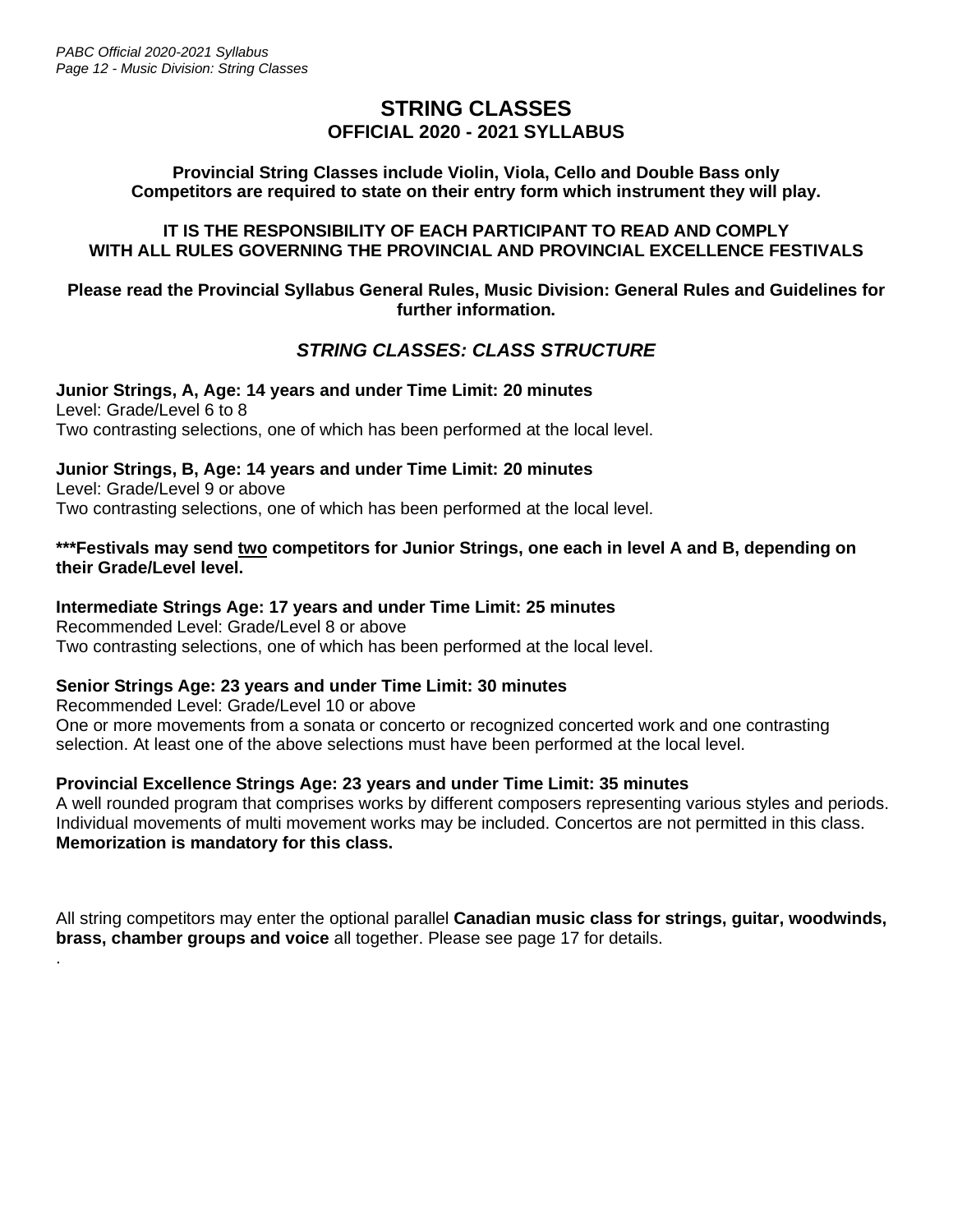.

# **CLASSICAL GUITAR CLASSES OFFICIAL 2020 - 2021 SYLLABUS**

#### **Classical Guitar classes will include guitar only**.

### **IT IS THE RESPONSIBILITY OF EACH PARTICIPANT TO READ AND COMPLY WITH ALL RULES GOVERNING THE PROVINCIAL AND PROVINCIAL EXCELLENCE FESTIVALS**

### **Please read the Provincial Syllabus General Rules, Music Division: General Rules and Guidelines, and the Provincial Excellence Syllabus for further information.**

# *CLASSICAL GUITAR CLASSES: CLASS STRUCTURE*

**Junior Classical Guitar Age: 14 years and under Time Limit: 15 minutes** Recommended Minimum Level: Grade/Level 4 and above Two contrasting unaccompanied selections, one of which has been performed at the local level.

### **Intermediate Classical Guitar Age: 17 years and under Time Limit: 20 minutes**

Recommended Minimum Level: Grade/Level 6 and above Two contrasting unaccompanied selections, one of which has been performed at the local level.

### **Senior Classical Guitar Age: 23 years and under Time Limit: 25 minutes**

Recommended Minimum Level: Grade/Level 8 and above One or more movements from a major work and one contrasting selection. Both unaccompanied works. At least one of the above selections must have been performed at the local level.

### **Provincial Excellence Classical Guitar Age: 23 years and under Time Limit: 35 minutes**

A well rounded program that comprises works by different composers representing various styles and periods. Individual movements of multi movement works may be included. Concertos are not permitted in this class. **Memorization is mandatory for this class.**

All guitar competitors may enter the optional parallel **Canadian music class for strings, guitar, woodwinds, brass, chamber groups and voice** all together. Please see page 17 for details.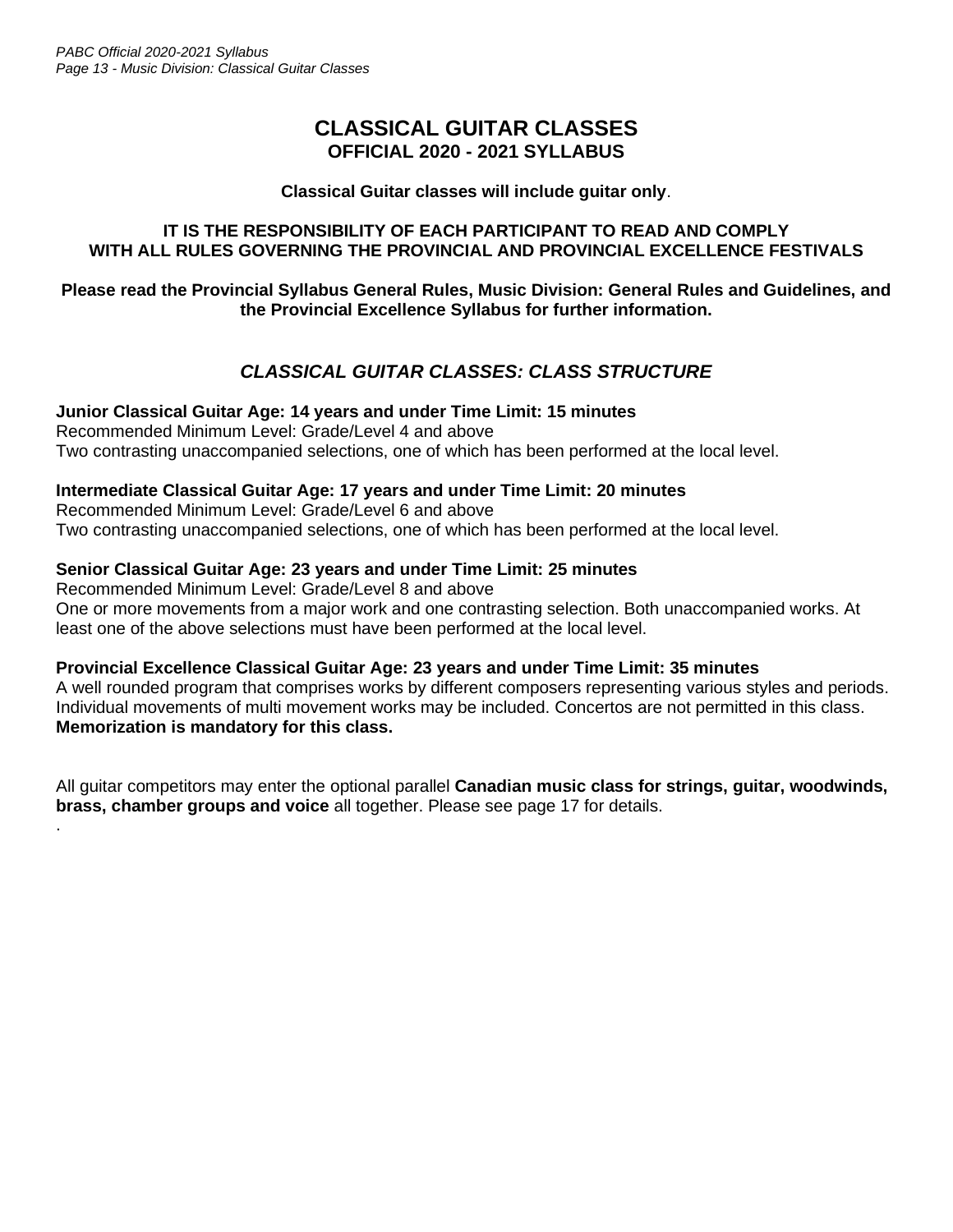# **WOODWIND CLASSES OFFICIAL 2020 - 2021 SYLLABUS**

**Woodwind Classes may include Flute, Clarinet, Oboe, Bassoon and Saxophone. Students are permitted to use two instruments of the same family e.g. Piccolo and Flute or A and Bb clarinet in the same competition. Competitors are required to state on the entry form which instrument(s) they will play.**

### **IT IS THE RESPONSIBILITY OF EACH PARTICIPANT TO READ AND COMPLY WITH ALL RULES GOVERNING THE PROVINCIAL AND PROVINCIAL EXCELLENCE FESTIVALS**

#### **Please read the Provincial Syllabus General Rules, Music Division: General Rules and Guidelines for further information.**

# *WOODWIND CLASSES: CLASS STRUCTURE*

# **Junior Woodwind Age: 14 years and under Time Limit: 15 minutes**

Recommended level: Grade/Level 6 and above Two contrasting selections, one of which has been performed at the local level.

### **Intermediate Woodwind Age: 17 years and under Time Limit: 20 minutes**

Recommended level: Grade/Level 8 and above Two contrasting selections, one of which has been performed at the local level.

### **Senior Woodwind Age: 23 years and under Time Limit: 25 minutes**

Recommended level: Grade/Level 10 and above Two contrasting selections, one of which has been performed at the local level.

### **Provincial Excellence Woodwinds Age: 23 years and under Time Limit: 35 minutes**

A well rounded program that comprises works by different composers representing various styles and periods. Individual movements of multi movement works may be included. Concertos are not permitted in this class. **Memorization is mandatory for this class**

All woodwind competitors may enter the optional parallel **Canadian music class for strings, guitar, woodwinds, brass, chamber groups and voice** all together. Please see page 17 for details.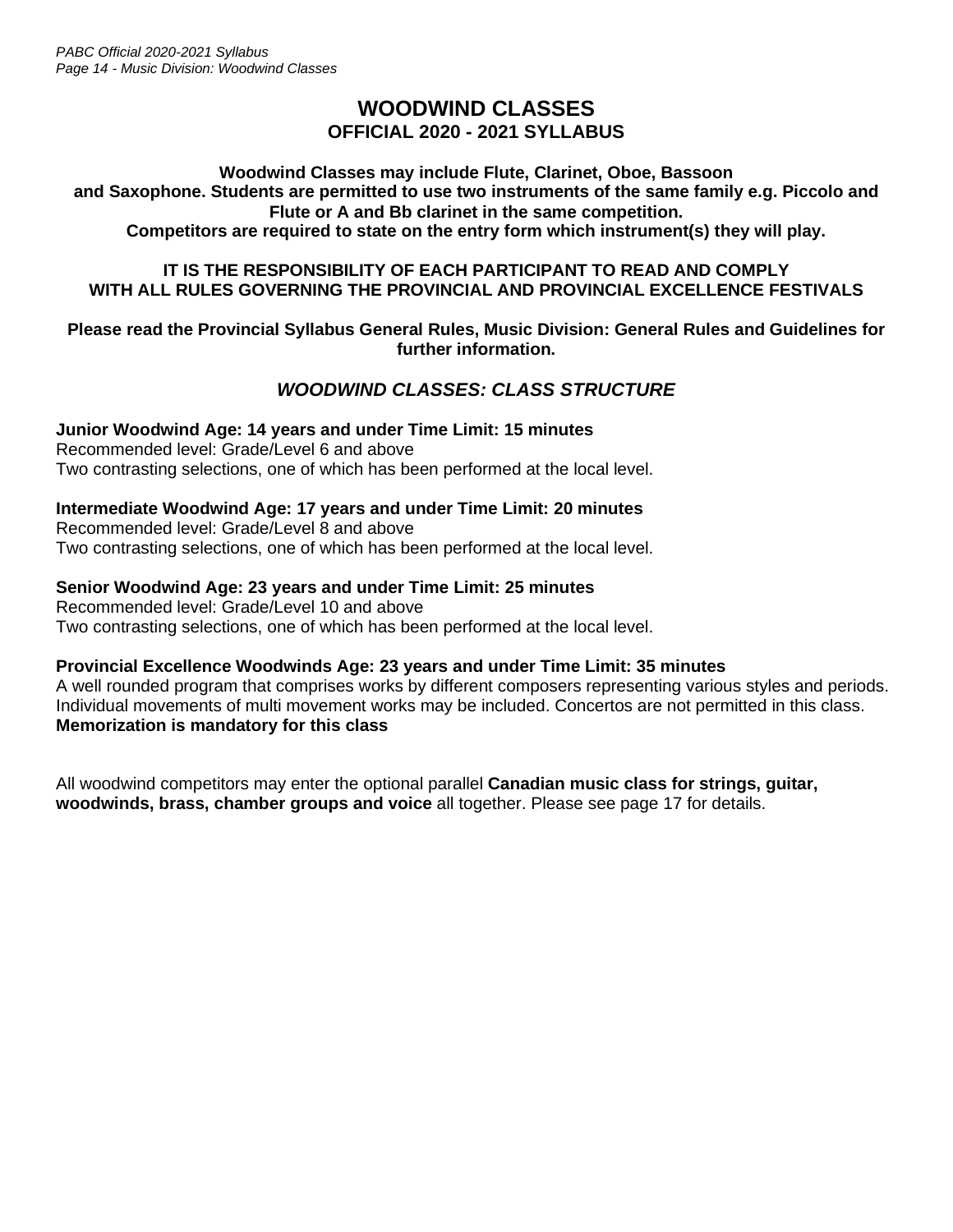# **BRASS CLASSES OFFICIAL 2020 - 2021 SYLLABUS**

#### **Brass Classes will include the standard orchestral and band brass instruments. Competitors are required to state on their entry form which instrument(s) they will play. Students are permitted to use two instruments of the same family.**

#### **IT IS THE RESPONSIBILITY OF EACH PARTICIPANT TO READ AND COMPLY WITH ALL RULES GOVERNING THE PROVINCIAL AND PROVINCIAL EXCELLENCE FESTIVALS**

#### **Please read the Provincial Syllabus General Rules, Music Division: General Rules and Guidelines for further information.**

# *BRASS CLASSES: CLASS STRUCTURE*

**Junior Brass Age: 14 years and under Time Limit: 15 minutes** Recommended Level: Grade/Level 5 and above Two contrasting selections, one of which has been performed at the local level.

### **Intermediate Brass Age: 17 years and under Time Limit: 20 minutes**

Recommended Level: Grade/Level 8 and above Two contrasting selections, one of which has been performed at the local level.

### **Senior Brass Age: 23 years and under Time Limit: 25 minutes**

Recommended Level: Grade/Level 9 and above Two contrasting selections, one of which has been performed at the local level.

### **Provincial Excellence Brass Age: 23 years and under Time Limit: 35 minutes**

A well rounded program that comprises works by different composers representing various styles and periods. Individual movements of multi movement works may be included. Concertos are not permitted in this class. **Memorization is mandatory for this class**

All brass competitors may enter the optional parallel **Canadian music class for strings, guitar, woodwinds, brass, chamber groups and voice** all together. Please see page 17 for details.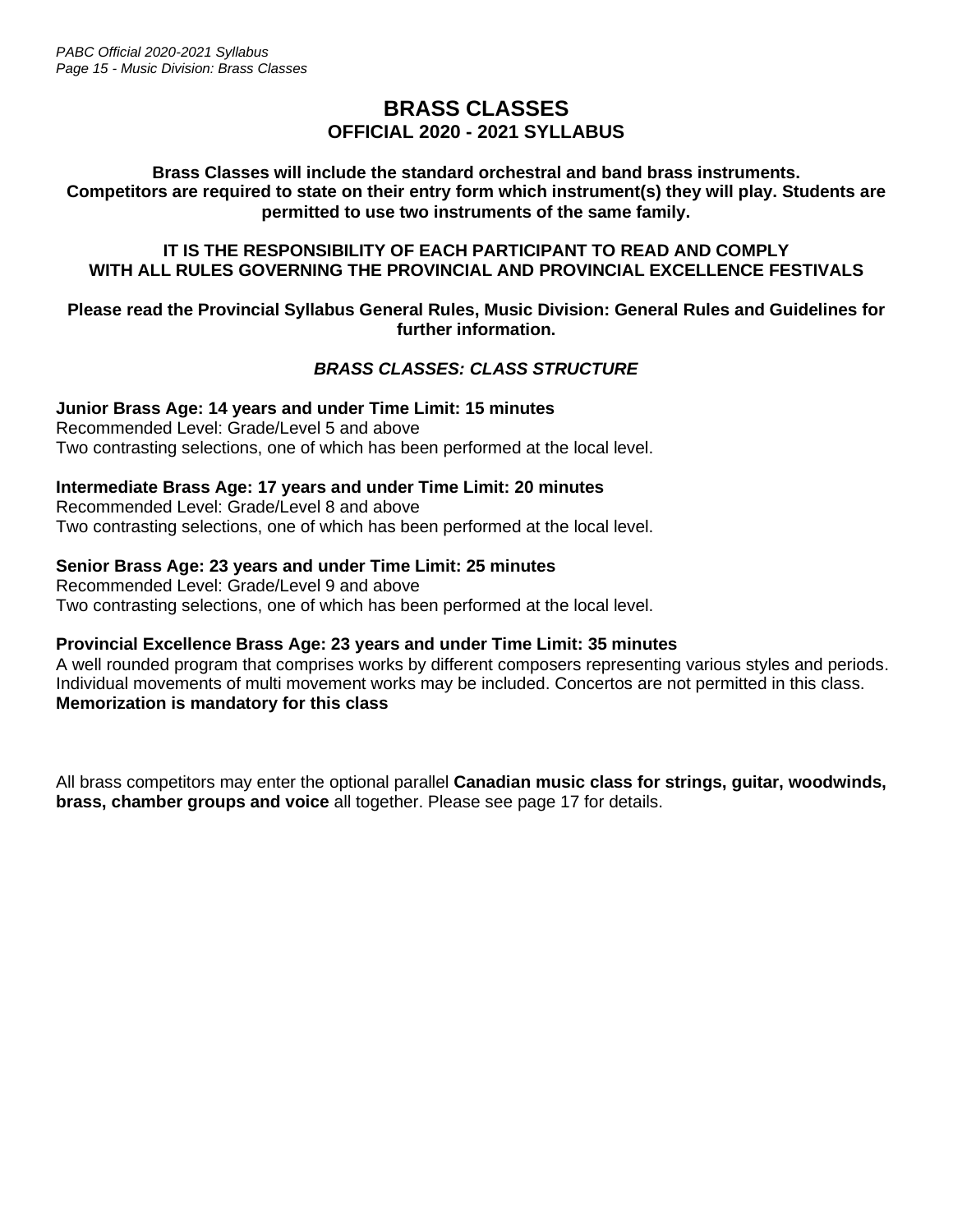# **CHAMBER GROUP CLASSES OFFICIAL 2020 - 2021 SYLLABUS**

**A combination of any recognized orchestral instruments including harp, guitar, recorder and/or percussion with or without piano and/or one voice. In the Junior, Intermediate and Senior levels a group may have a minimum of 3 and a maximum of 9 performers each having their own part. At the Provincial Excellence level, the maximum number of performers remains at 6. When piano is included, the piano part must be original and not an orchestral reduction. There shall be no conductor. Instrumentation and amplification may be used but only as indicated in the original score. A complete score must be provided to the adjudicator, and may not be an unauthorized photocopy.**

### **IT IS THE RESPONSIBILITY OF EACH PARTICIPANT TO READ AND COMPLY WITH ALL RULES GOVERNING THE PROVINCIAL AND PROVINCIAL EXCELLENCE FESTIVALS**

**Please read the Provincial Syllabus General Rules, Music Division: General Rules and Guidelines for further information.**

# *CHAMBER GROUP CLASSES: CLASS STRUCTURE*

**Junior Chamber Group Average Age: 14 years and under, 3 – 9 performers Time limit: 20 minutes** Two contrasting selections, one of which has been performed at the local level.

**Intermediate Chamber Group Average Age: 17 years and under, 3 – 9 performers Time limit: 25 minutes** Two contrasting selections, one of which has been performed at the local level.

**Senior Chamber Group Average Age: 23 years and under, 3 – 9 performers Time limit: 30 minutes** Two contrasting selections, one of which has been performed at the local level.

#### **Provincial Excellence Chamber Group Average Age: 23 years and under, 3 – 6 performers Time limit: 35 minutes**

A well rounded program that comprises works by different composers representing various styles and periods. Individual movements of multi movement works may be included. **Memorization is not required for this class**

All chamber groups may enter the optional parallel **Canadian music class for strings, guitar, woodwinds, brass, chamber groups and voice** all together. Please see page 17 for details.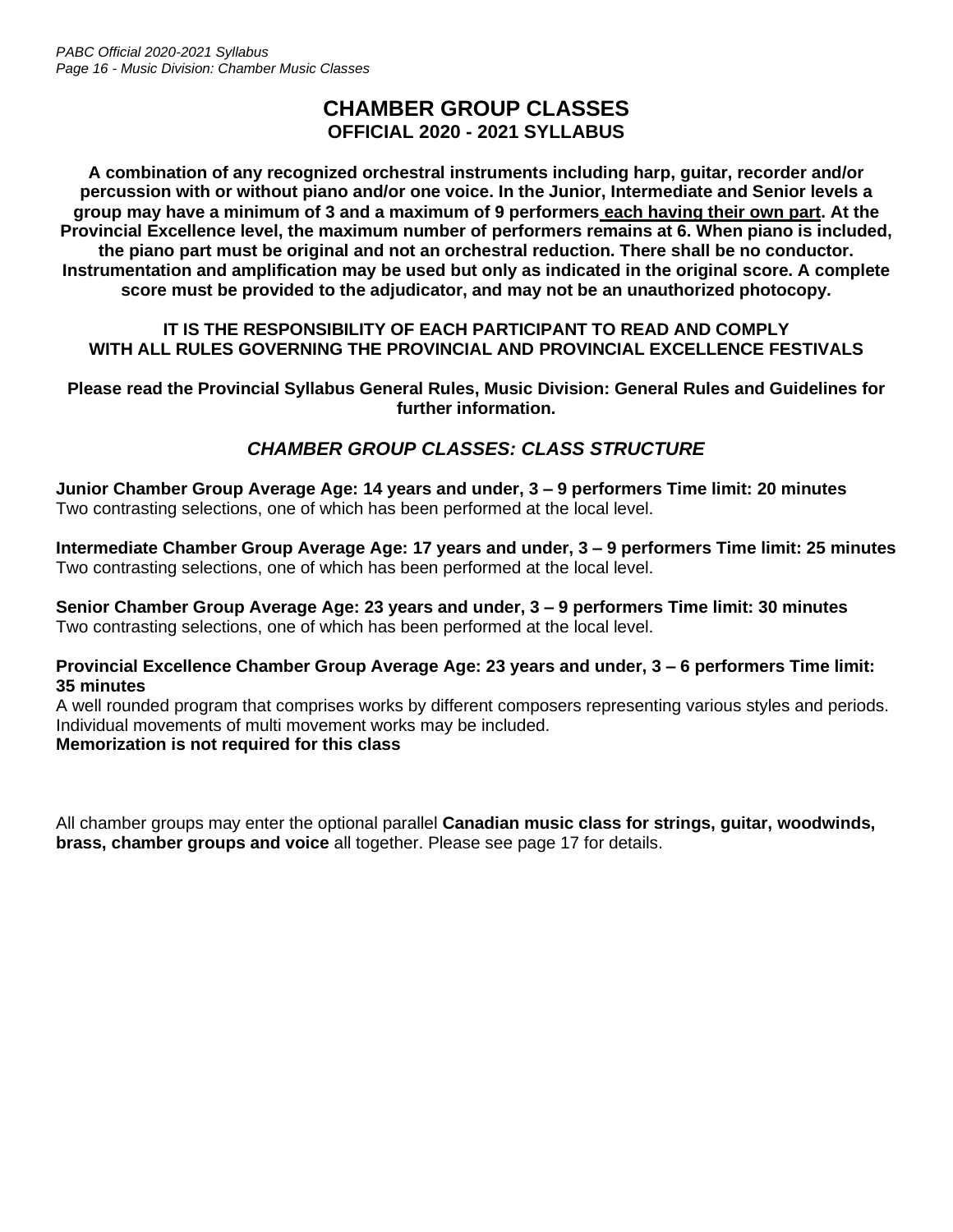# **OPTIONAL, PARALLEL CANADIAN MUSIC CLASSES FOR STRINGS, GUITAR, WOODWINDS, BRASS, CHAMBER GROUPS, CLASSICAL VOICE AND MUSICAL THEATRE OFFICIAL 2020 - 2021 SYLLABUS**

**This class is open to all performers in the above disciplines. All participants will perform in the same class which will be divided based on age only. Piano accompaniment only.**

#### **IT IS THE RESPONSIBILITY OF EACH PARTICIPANT TO READ AND COMPLY WITH ALL RULES GOVERNING THE PROVINCIAL AND PROVINCIAL EXCELLENCE FESTIVALS**

# *OPTIONAL PARALLEL CANADIAN MUSIC: CLASS STRUCTURE*

**Junior, Canadian Music Age: 14 years and under Time Limit: 8 minutes** One selection of Canadian music of minimum Grade/Level 6.

**Intermediate, Canadian Music Age: 17 years and under Time Limit: 10 minutes** One selection of Canadian music of minimum Grade/Level 8.

### **Senior, Canadian Music Age: 23 years and under Time Limit: 12 minutes**

One selection of Canadian music of minimum Grade/Level 9.

#### **Provincial Excellence Canadian Music Age: instrumentalists: 23 years and under and vocalists: 28 years and under Time Limit: 15 minutes**

One selection of Canadian music of minimum Grade/Level 10: if a multi-movement work is selected, one or more movements may be performed providing the time limit is observed. This Class provides an opportunity for further performance for Provincial Excellence level participants but is not considered part of the Provincial Excellence competition.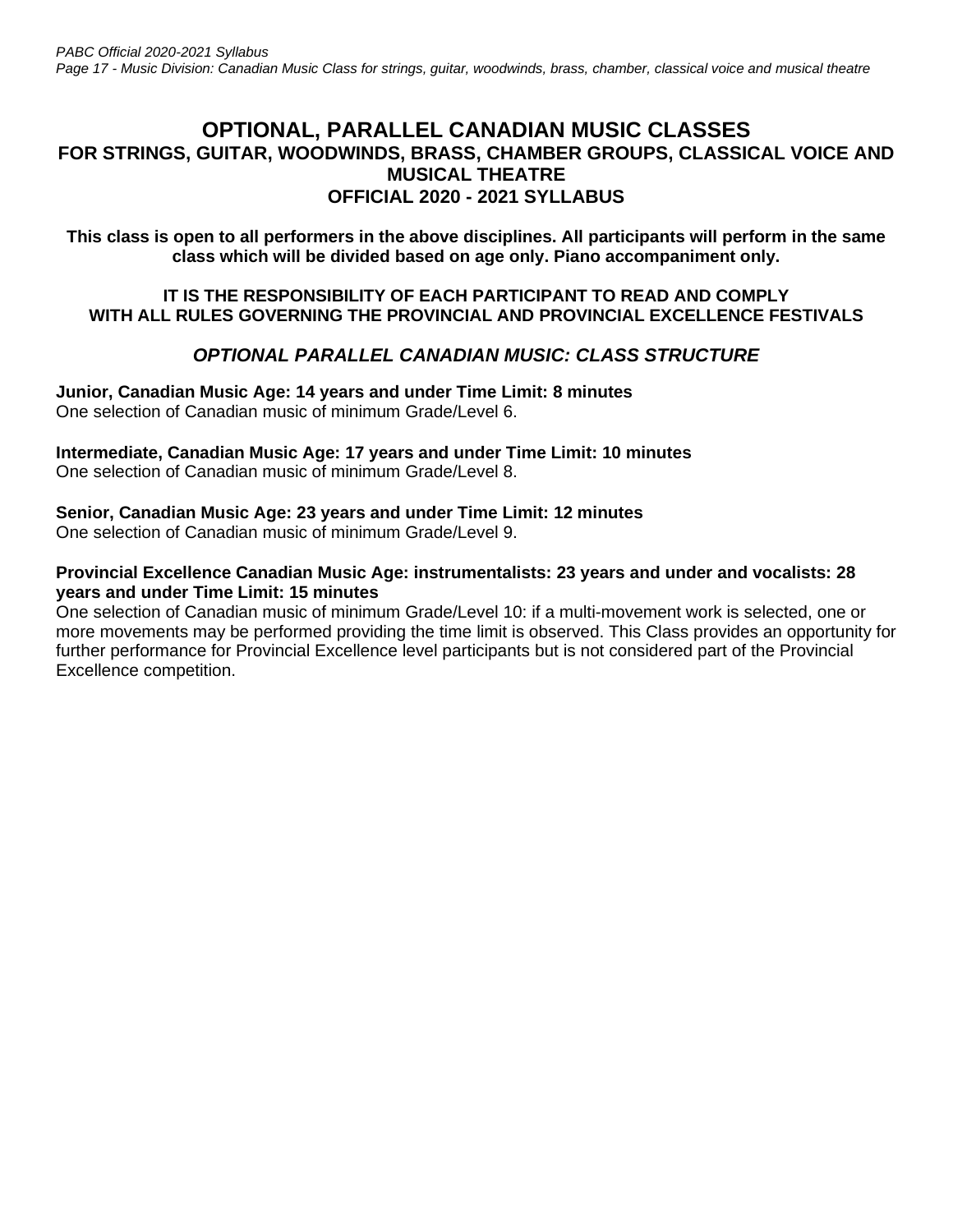# **CHORAL CLASSES OFFICIAL 2020 - 2021 SYLLABUS**

# **Local Festival**

Adjudicators at the local festival may choose, in each of the Choral categories, up to two choirs that are felt to be of an exceedingly high standard. The signed recommendations along with the recordings of the performance and original music shall be sent to the Provincial Office.

### **Provincial Festival**

Audio files forwarded by the local Festivals will be adjudicated prior to the Provincial Festival, with winners announced during the Festival. There will be a \$500 grand prize and \$200 cash awards for winners of each class at the discretion of the adjudicator. After adjudication, audio links from all entries will be available on the PABC website.

Note: Choirs submitting recordings to the Provincial level of competition must perform the same selections on which they were recommended by the adjudicator at the local level.

- 1. Participation is limited to amateur choirs, performing in the appropriate class(es) at affiliated festivals.
- 2. A choir may enter only one choral class at the Provincial level.
- 3. A festival official must supervise and witness the recording of the performance of choirs recommended for Provincial competition.
- 4. All choral entries **must** be submitted as audio files: mp3, mp4 or m4a only. .wav files will not be accepted. These should be sent as attachments to emails to the Provincial office, with the choir name, festival and name of class in the subject line. Audio files must be clearly labelled with the name of the piece only and NOT the name of the choir. Please end the recording as soon as the performance is finished and do not include comments or announcements. Choral music must also be scanned, including the cover page, and sent as files with the audio files. As an aid to adjudicators, the first bar of each line in the score should be numbered and the performance key shall be indicated on the score. Please send scanned scores as PDFs and not jpegs. A pdf of the completed entry form should also be included; however the required entry fee must still be submitted by mail. In conclusion, each email should include 5 files: 2 audio files, 2 scores and the entry form.
- 5. Recordings may be completed up until **May 1**, with the same choir, conductor, accompanist, and accompaniment as in the original performance. The recording must be the first take. No acoustic or electronic compensation, filtering, or other enhancement is to be used while (or post) recording. When making recordings, please stop the recording as soon as the choir finishes singing.
- 6. **Complete choral entries must be received at the Provincial Office by Monday, May 11.**

# **CHORAL CLASSES**

The Provincial Music Festival provides opportunities for the following types of choral groups:

**School Choirs Community Choirs Other: including Male Choirs and Female Choirs**

### **These rules apply to all classes**:

- a. Only selections performed, adjudicated and recommended from local festivals are acceptable.
- b. The competition is based on the performance of TWO CONTRASTING SELECTIONS only one of which may include brief solo or solo ensemble passages. **The total number of bars of a solo or solo ensemble passage may not exceed 10% of the total score.**
- c. **One selection may be one or more movements of a multi movement work.**
- d. Ages are determined as of December 31 preceding the festival.
- e. Total Time limit: 15 minutes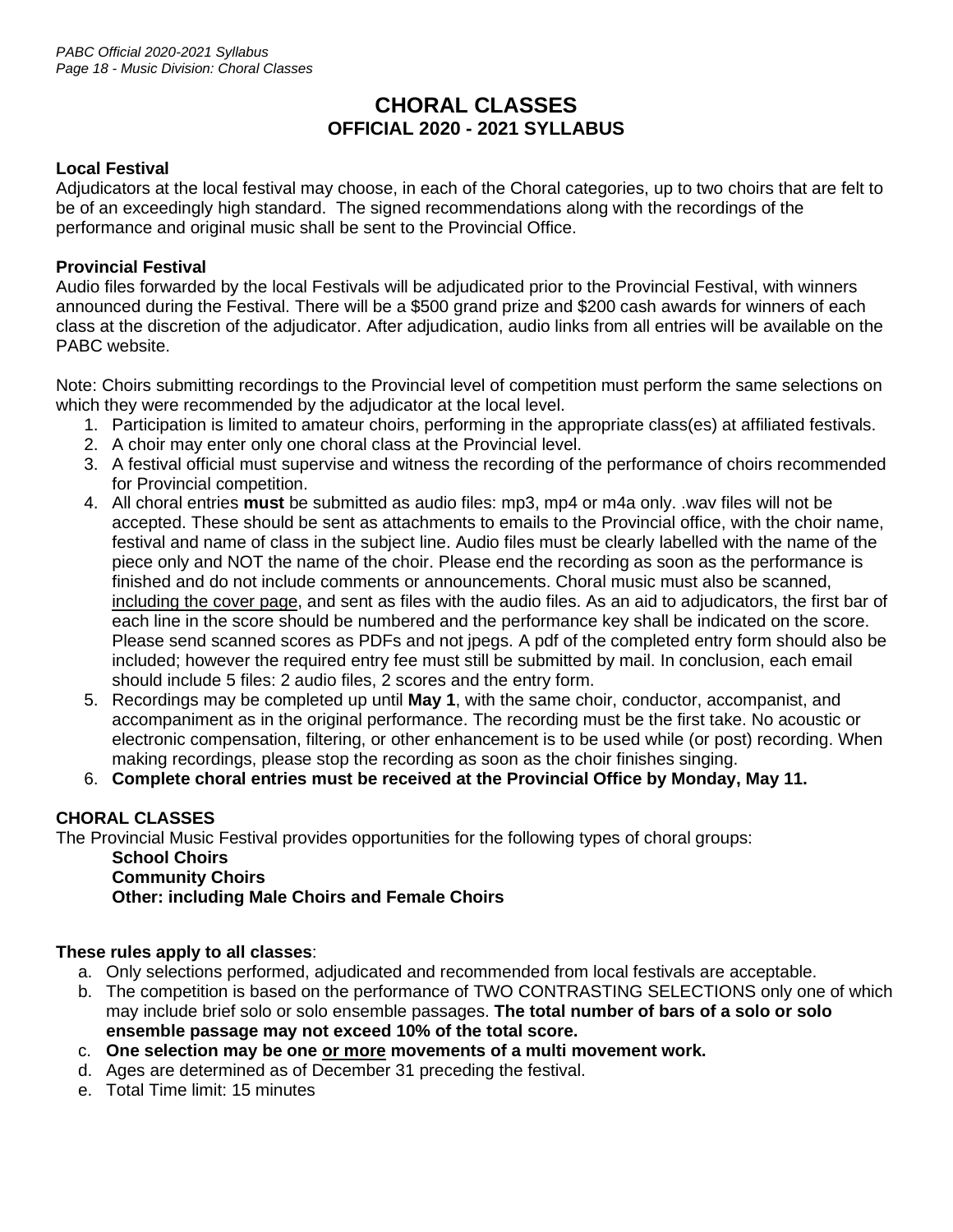**School Choirs -** The members of a school choir must all be from the same school. Split Grade classes should register in the higher Grade category. Only one folk song is permitted. Audio recording only

Class 100 – Grade 12 & Under

• At least one selection sung in three or more parts

Class 101 – Grade 10 & Under

At least one selection sung in three or more parts

Class 102 – Grade 8 & Under

• At least one selection sung in two or more parts

Class 103 – Grade 6 & Under

• One selection sung in two parts is strongly encouraged

Class 104 – Grade 4 & Under

• Unison only

**Community Choirs -** Only one folk song is permitted. Audio recording only.

Class 105 – 19 & Over

- The majority of members must be 19 years of age and over
- At least one selection sung in three or more parts

In Classes 106 – 108, no choir member may be over the age of 19

Class 106 – 19 & Under

• At least one selection sung in three or more parts

Class 107 – Average age: 16 & Under

• At least one selection sung in three or more parts

Class 108 – Average age: 12 & Under

• At least one selection sung in two or more parts

### **Other**

Class 109 – Male Voices only

- restricted to male singers [no age limitation]
- at least one selection sung in three or more parts

Class 110 – Female Voices only

- restricted to female singers [no age limitation]
- at least one selection sung in three or more parts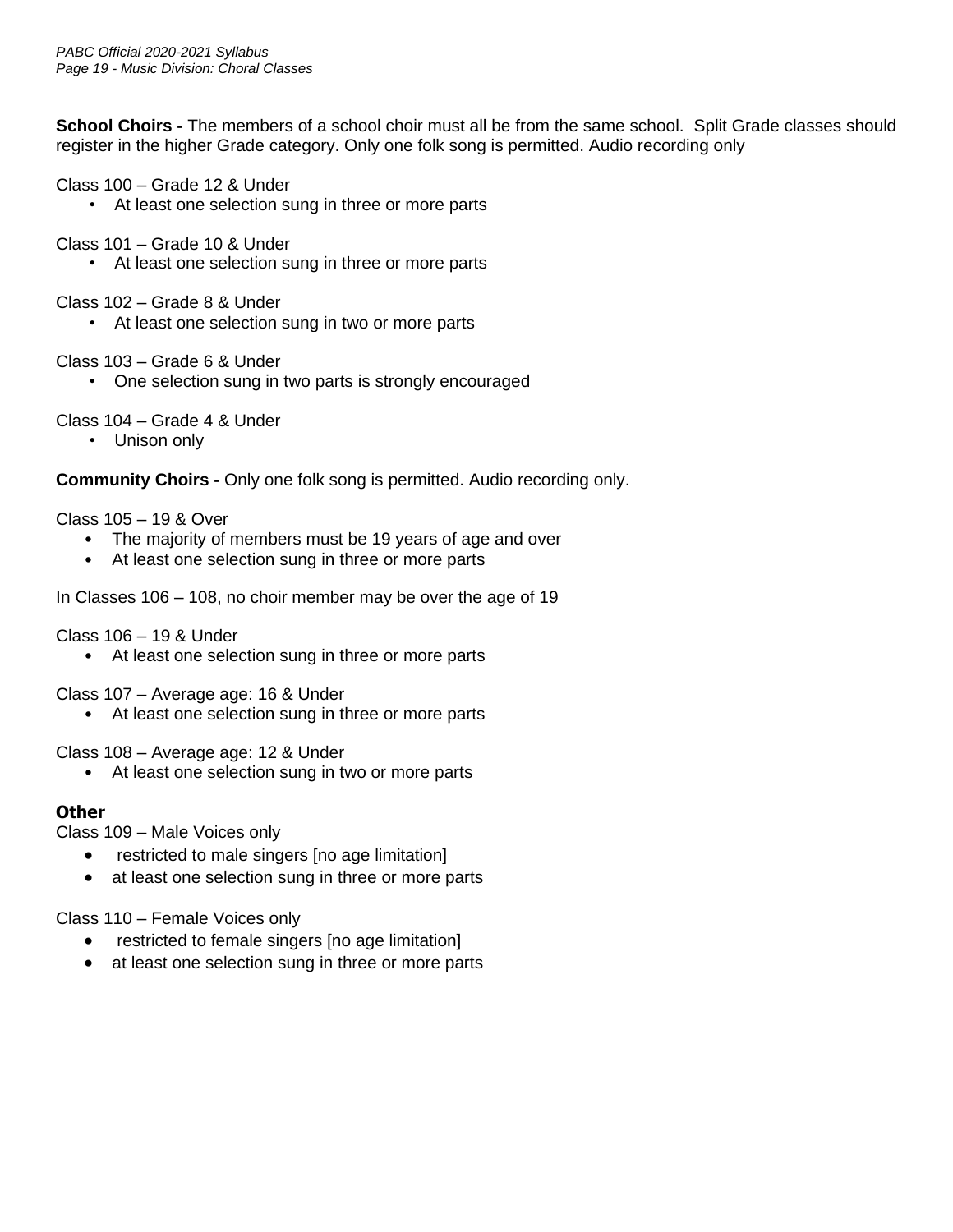# **SPEECH AND DRAMATIC ARTS GENERAL REGULATIONS AND GUIDELINES OFFICIAL 2020 - 2021 SYLLABUS**

# *REPERTOIRE*

- 1. The Syllabi published by the major examination bodies, including the Royal Conservatory (Toronto), Conservatory Canada, Trinity College, etc., are suggested for Grade/Level guidance in entering local and provincial festivals in Speech Arts.
- 2. **OPTIONAL, PARALLEL SOLO SHAKESPEARE CLASSES**  These are optional classes for Speech and Dramatic Arts competitors and will be judged on this category's merits alone. Participants may not enter the optional solo Shakespeare classes only, but MUST first be recommended in Provincial Junior, Intermediate or Senior Speech Arts classes; such recommended competitors *may choose* to enter the Shakespeare class at the same level i.e. Shakespeare class recommendation from the local adjudicator is not required. The Shakespeare selection in these optional classes need not have been performed in the local festival. Competitors may perform Shakespeare selections in their recommended class as well as in the optional Shakespeare class; however, they may not perform the same selection in both classes. **Competitors who win this parallel class at a Provincial Festival must enter the next highest class in subsequent festivals. They may compete at two different class levels: one for their primary entry and one for the parallel class entry.**

This rule does not apply to the Open Duo Class, where competitors must have competed in a Duo class at their local festival and earned a minimum mark of 85%. Competitors in this class need not be competing in any other Speech Arts classes at the Provincial Festival, but may attend just for this class.

- 3. One of the selections must have been performed at the local level.
- 4. No more than one selection may be an original work that has been written by the performer.
- 5. In all levels, performers must introduce the dramatic selection to "set the scene" these remarks are not included in the timing of the selection. Any and all introductions made by performers on stage should be kept as **brief** as possible.
- 6. Competitors must be of accepted ages as of December 31<sup>st</sup> before the upcoming Provincial Festival. Competitors may not be younger than 11 years of age.

### **COMPETITION AND ADJUDICATION PROCESS**

- 7. Students are required to bring clean, typed copies of their selections. These should be labeled with name, class, and section (Joe Smith, Jr. Speech, poetry…) etc. They must also bring published copies – the books from which their selection is taken – or a receipt proving the purchase of an electronic version\*. These books will be prepared ahead or in the lobby of the venue as follows: a post-it note marking the page in the book, with the student's name and section clearly visible. The student will retain all their books and copies until their turn. They will then submit them to the adjudicator's secretary, **in the order in which they will perform their complete program.** Books will be returned at the conclusion of the class. Copies will be destroyed. \*Electronic versions should be available for perusal upon request.
- 8. Junior, Intermediate and Senior Speech Arts students will perform all of their selections poem, prose, drama and sonnet (if applicable) – consecutively, concert style and in any order with one minute between selections (see pg. 21, **Costumes and Props**). Selections of Poetry, Prose and Drama should be chosen to demonstrate versatility. Time limits remain the same. Titles and introductions are not included in the timing (see, pg.21, **Time Limits**) **and should be kept brief.**
- 9. All selections must be memorized.
- 10. Students are expected to be present for all sessions of their class, both before and after their own performance.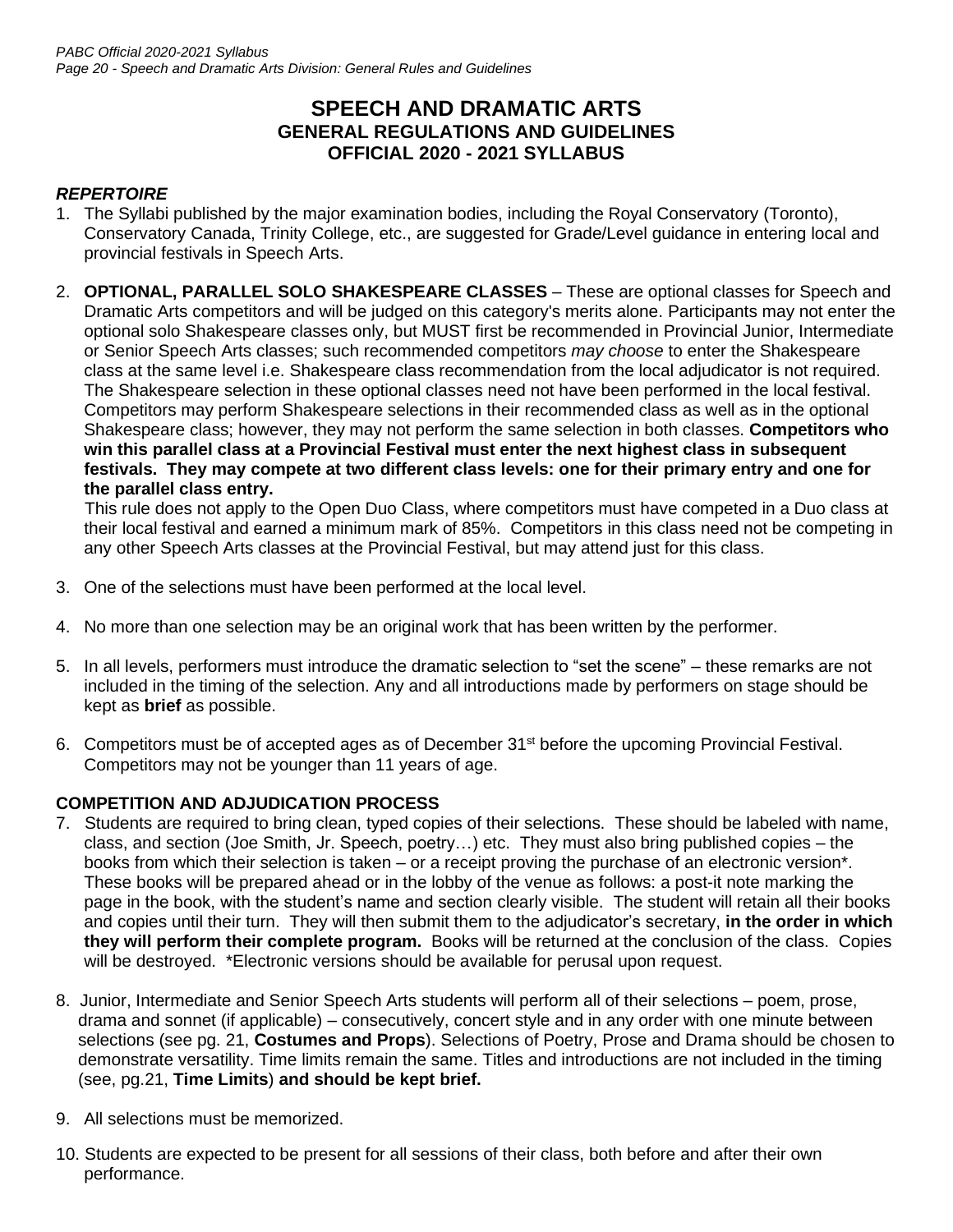### 11. Winners and Runners-up will be announced at the end of each class

# **TIME LIMITS**

12. All selections must be accurately timed and stated on the entry form. Competitors exceeding the stated time limits will be belled; failure to cease performing at the sound of the bell will result in disqualification. In the Speech Arts Division, timing shall "begin with the first word and extend to the final word or stage movement", but shall not include announcement of the title/author, nor the verbal introduction (see class descriptions for more information), nor applause.

# **COSTUMES AND PROPS**

13. Any addition of minimal costume\* and/or props must be done without leaving the performance room, with set-up and/or costume changes limited to 1 minute between selections. Use of props is permissible only in the Drama and Shakespeare sections. Minimal props may be set on the stage at the beginning of each competitor's performance to smooth transitions and must be handled by the performer only. This time would also not be considered as part of the allotted time. Costume changes should be kept to an absolute minimum and could be as little as adding a scarf, or picking up a book. \*The 'no costume' rule for poetry is discontinued to allow for smoother transitions between selections.

Note: no live flame is permitted on stage.

### **DEFINITIONS**

The following definitions have been established as guidelines for competitors at the Provincial level: **Prose**: A prose passage is a selection from a story, novel, essay or similar writing that forms a concise unit. Prose is non-metrical writing: thus stories written in verse are not appropriate. In prose, the speaker is the narrator. The focus should be on the voice. Vocal characterization is encouraged but the quality of prose must be maintained. The selection should include narration, description and dialogue. It should be spoken in the story-telling style, but should not be performed as a dramatic scene, i.e. there is to be no acting, with only very limited movement around the stage. Competitors may stand or be seated.

**Drama**: In drama the speaker is the character. The selection should be taken from a play written to be presented on the stage by an actor assuming language, movement and dress of the character portrayed. The selection should be the words of one character only with words of other characters omitted. Shakespeare selections must be taken from his plays rather than his non-dramatic poetry. Movement, character development and relationships are important in this section, thus 'stand-alone monologues' (not from longer plays) are poor choices at the provincial level.

**Poetry:** In poetry, the language is moulded into some kind of design; in prose it is not. Speakers may choose to perform any type of poetry including but not limited to: lyric, narrative, dramatic, slam or free verse – matching performance choices to author intention and style.

- **Lyric** a short unified poem expressing the poet's own experience and emotion usually presented in a relaxed stance with no movement. The speaker interprets rather than identifies with it. (e.g. *Solitude* by Bliss Carman: *To Autumn* by Keats; Sonnets of Shakespeare and Wordsworth).
- **Narrative** a poem which tells a story and usually has dialogue: the telling of a story is the primary concern of the speaker (e.g. *The King's Breakfast* by A. A. Milne; *The Raven* by E. A. Poe; *The Cattle Thief* by Pauline Johnson).
- **Dramatic** in a dramatic poem, a character distinct from the performer and poet speaks, revealing personality and attitudes. The primary concert of the poem is to reveal character, rather than tell a story (e.g. *My Last Duchess* by Robert Browning; *Patterns* by Amy Lowell).
- **Slam Poetry** Idea or thematic connection poems with voice, humour, rhythm, exaggeration, wordplay, written for performance to an audience. Excerpts may be presented as these poems are often very long. Suggested resource books or poems include: "We Are More" (Koyczan), Word Warriors (Olsen), Take the Mic (Smith): Poetry Slam (Glazner).
- **Free Verse** poetry or 'a poem' without regular rhythm or rhyme, yet still providing artistic expression (eg. Poems by Walt Whitman, Carl Sandburg or T.S. Eliot).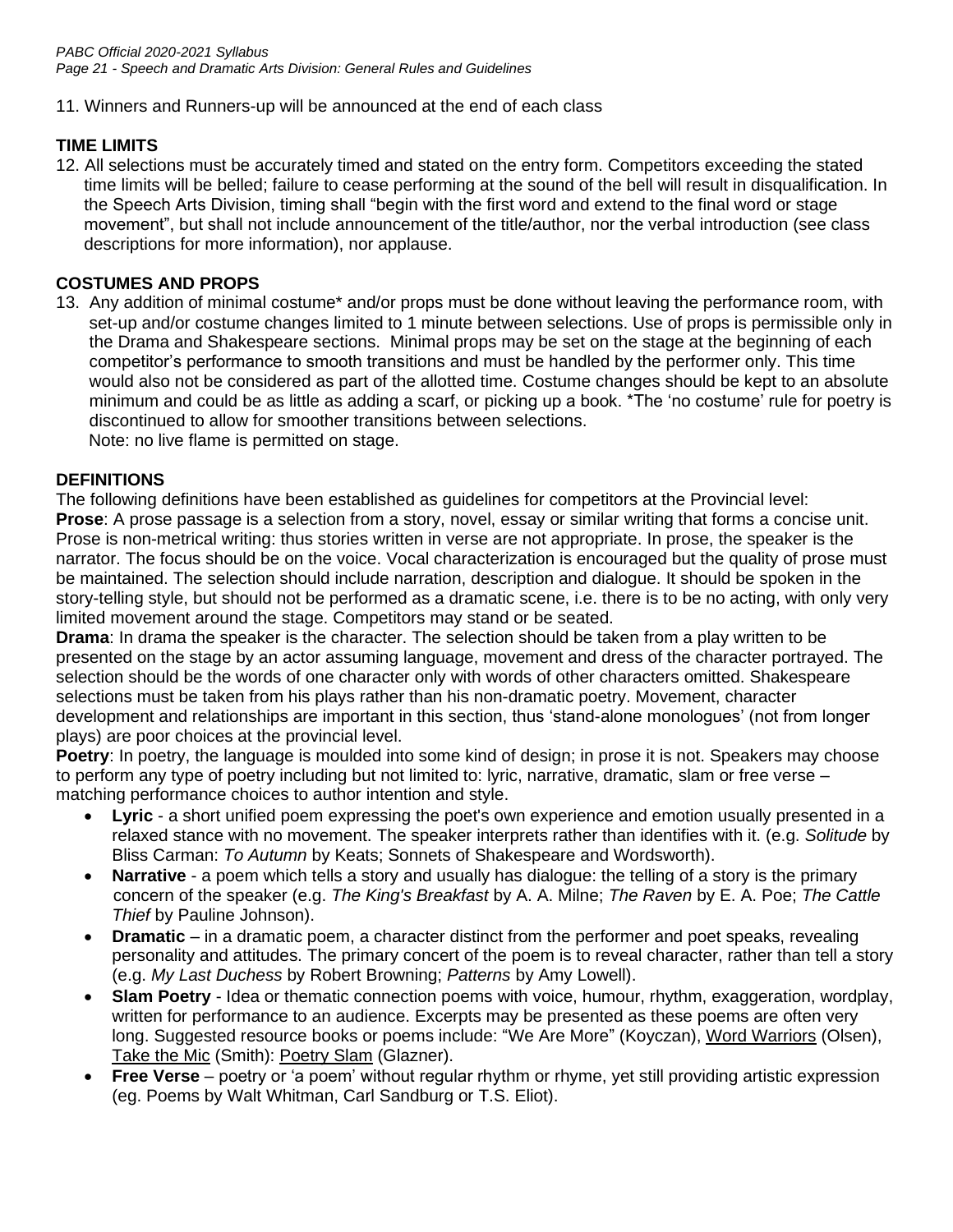• **Sonnet** – a sonnet is a fixed form lyric poem, traditionally consisting of 14 lines of iambic pentameter with a set rhyme scheme. In Senior Speech, modern sonnets with variations in rhyme scheme and stanzaic structure are permissible, as are caudated, curtal and double sonnets, provided their inclusion fits the overall time allowance. Sources: The Penguin Book of the Sonnet; Making of a Sonnet (Hirsch); The Art of the Sonnet (Burt).

# *SPEECH AND DRAMATIC ARTS: CLASS STRUCTURE*

### **Junior Speech and Dramatic Arts Age: 11 - 13 years Time Limit: 12 minutes**

Recommended Minimum Grade/Level: 6

- 1. One selection of Poetry
- 2. One selection of Prose
- 3. One selection of Drama

### **Junior Shakespeare Age: 11 - 13 years Time Limit: 4 minutes**

**Competitors must be recommended for the Junior Speech and Dramatic Arts category before entering this class.**

1. Speech of one character from a play by William Shakespeare

### **Intermediate Speech and Dramatic Arts Age: 16 years and under Time Limit: 15 minutes**

Recommended Minimum Grade/Level: 7

- 1. One selection of Poetry
- 2. One selection of Prose
- 3. One selection of Drama

### **Intermediate Shakespeare Age: 16 years and under Time Limit: 5 minutes**

**Competitors must be recommended for a Speech and Dramatic Arts category before entering this class.**

1. Speech of one character from a play by William Shakespeare

### **Senior Speech and Dramatic Arts Age: 23 years and under Time Limit: 20 minutes**

At this level all selections **must have a unifying theme**. Performers must introduce their theme to the audience at the beginning and then prior to the performance of each selection briefly explaining the selection's connection to the theme.

Recommended Minimum Grade/Level: 8

- 1. One selection of Poetry
- 2. One selection of Prose
- 3. One Sonnet
- 4. One selection of Drama

### **Senior Shakespeare Age: Age: 23 years and under Time Limit: 5 minutes**

**Competitors must be recommended for a Speech and Dramatic Arts category before entering this class.**

1. Speech of one character from a play by William Shakespeare

#### **Open Duo Age: 11 - 23 years Time Limit: 10 minutes**

#### **Both competitors must be at least 11 years of age. Competitors need not have been recommended for the regular Speech and Dramatic Arts category.**

1. Selections to be taken from a published classic or modern play, including the works of William Shakespeare, performed by two people. Performers may be different ages as long as both are within the ages specified in the Speech Arts Syllabus. Competitors must have performed a Duo in their local Festival and achieved a minimum mark of 85%.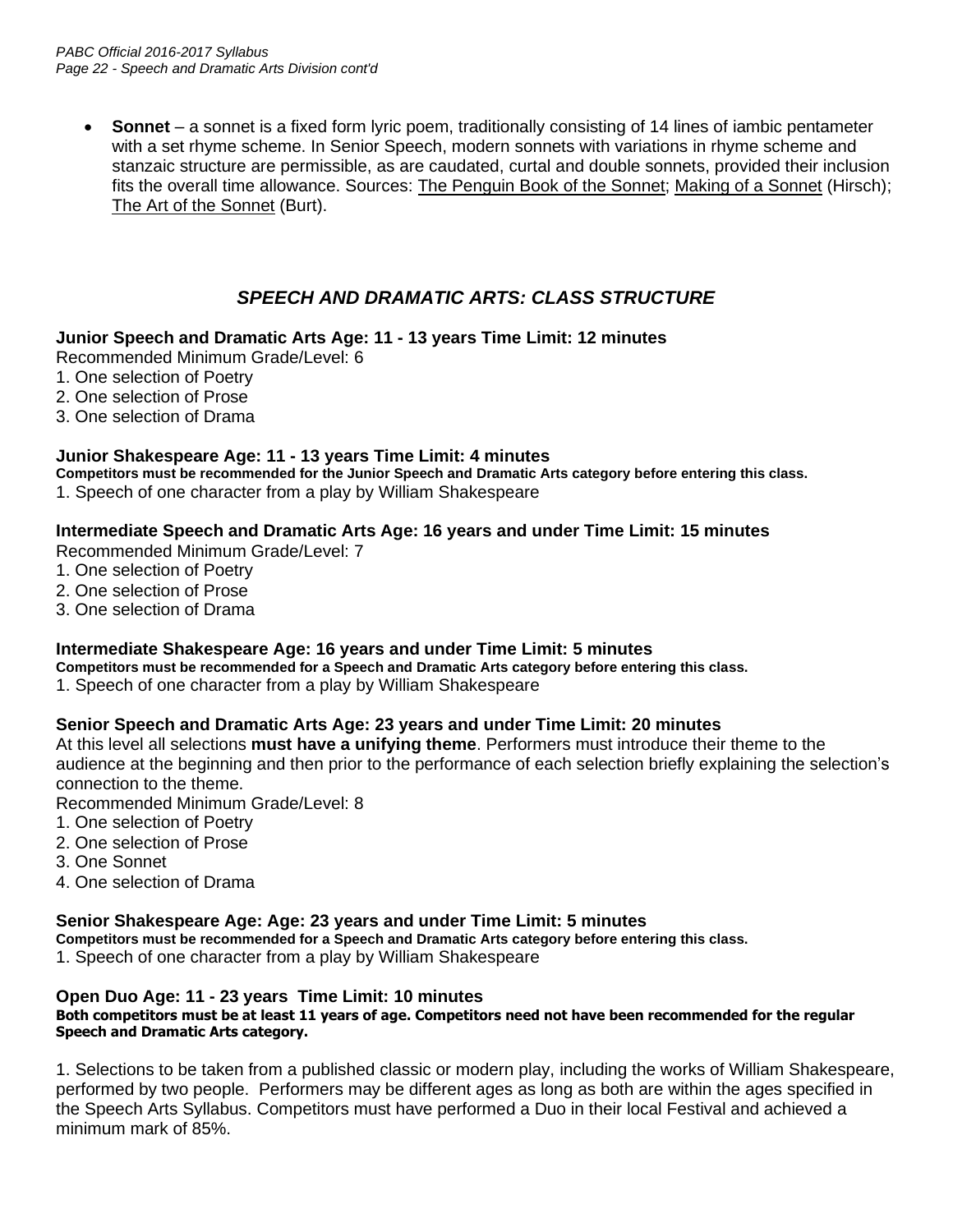# **DANCE GENERAL REGULATIONS AND GUIDELINES OFFICIAL 2020 - 2021 SYLLABUS**

### **It is the responsibility of each participant to read and comply with all rules governing the Provincial Festival Please read the Provincial Syllabus General Rules for further information.**

# *MEMBER FESTIVAL SELECTION GUIDELINES*

- If your festival is multi-disciplinary, you may submit one competitor in each Level of the Provincial Dance Disciplines.
- If your Festival is Dance discipline only, you may submit two competitors in each Level of the Provincial Dance Disciplines.
- Any festival which, in the previous year, has reported and paid affiliation fees for more than 200 registered participants in **solo stage entries** may send one additional representative in each of Level II & Level III Stage to the Provincial Festival.
- The adjudicator determines final selection of the recommended candidate(s) at the local festival based on the following:
	- 1. Competitor must have exhibited exceptional ability and versatility in dance in the local festival performances

2. **Competitor must have performed at least two solos at the LOCAL festival, both solos within the SAME Discipline of Ballet, Modern, or Stage.**

# *DANCE: CLASS STRUCTURE*

# **BALLET, STAGE & MODERN**

Level I (Junior): Age 10 - 12 years Level II (Intermediate): Age 15 years and under Level III: (Senior) Age: 20 years and under

*ENTRY REQUIREMENTS* Two **contrasting** selections must be prepared; the first one performed must be the qualifying solo from the participating festival.

# **Ballet Levels I, II, III**

The participant must perform **two contrasting solos** based on Ballet technique including but not limited to: Cecchetti, R.A.D., Vaganova, etc. Hand-held props only may be used if integral to the dance, except in Interpretive where no props are allowed. Ballet shoes must be worn. No lyrics except in Contemporary Ballet; vocalization is permitted in other ballet genres.

### **Stage Levels I, II, III**

The participant must perform **two contrasting solos** in **two** of the following styles: Jazz **or** Lyrical Jazz, Variety, Song and Dance, Tap and Hip Hop/Street Dance.

### **Modern Levels I, II and III**

The participant must perform **two contrasting** modern or contemporary **solos**, the basis of which will be modern technique including but not limited to Graham, Limon, Cunningham, Humphrey and Horton.

# **We have included a list of definitions that may be used to describe styles that are appropriate.**

# **Definitions:**

### **BALLET***:*

**Demi-Pointe Classical:** Dance based on any method of classical ballet technique (e.g. Cecchetti, R.A.D., Vaganova, etc.)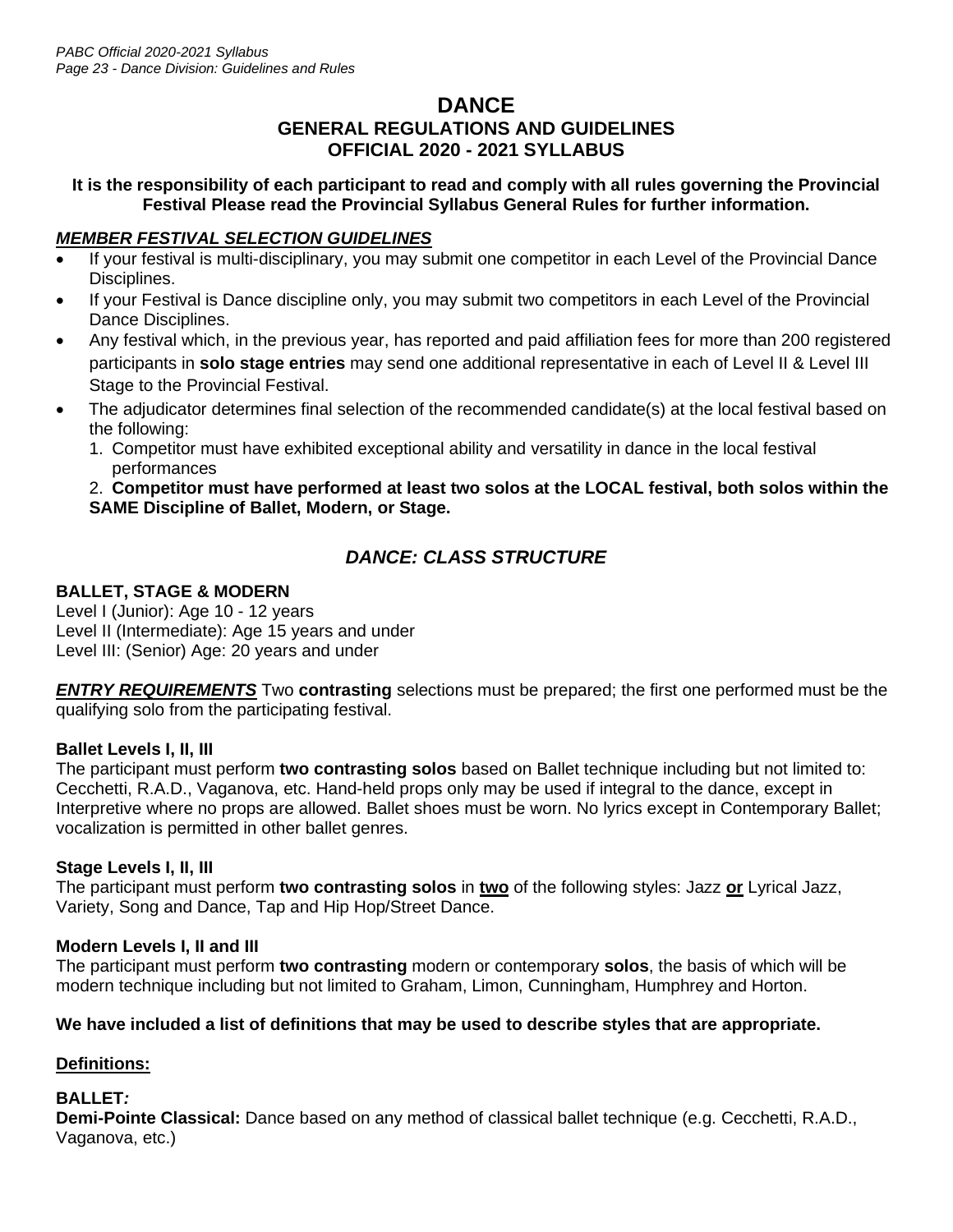**Pointe Classical:** Dance based on any method of classical ballet technique (e.g. Cecchetti, R.A.D., Vaganova, etc.)

**Neo Classical Ballet:** Dance based on any method of classical ballet technique in the style of the 20<sup>th</sup> and 21<sup>st</sup> Century. Original choreography should be plotless and musically driven without narrative or mime. Dancer's movements should be the main artistic medium.

**Contemporary Ballet:** Incorporates classical ballet techniques with greater range of movements which may not adhere to strict body lines for classical ballet. This style includes non-traditional movements, such as more relaxed steps, floor work and turned in legs, etc., to portray the concept of being more innovative, free and earth-bound. The physical interpretation of the theme that the choreographer envisioned allows for more expressive emotions and feelings.

**Interpretive Ballet:** Dancers must use ballet technique incorporating the body as the medium of expression and interpretation of the music in order to portray an intangible thought or mood, real or imaginary. This category should express an idea but not tell a story.

**Demi-Character:** Dancer portrays a story/idea/concept/impression while performing ballet technique from the waist down and character from the waist up.

**Character:** Ballet technique with stylized movement. The dancer must portray a specific character, real or fictitious for the duration of the entire solo, and must incorporate the whole body but not tell a story.

# **STAGE***:*

**Stage participants qualifying with either a Traditional Jazz or Lyrical Jazz solo MUST choose their second solo from one of the following categories: Tap, Song and Dance, Variety or Hip-Hop/Street Dance. The second solo may NOT be another jazz solo.** 

**Jazz:** Dance technique based on isolation of the body and/or contraction release

**Lyrical Jazz:** A dance that is generally performed to slower tempos and interprets the intent of that piece of music. This category MUST use soft jazz technique and style utilizing facial and body emotion to portray an idea, story, mood or feeling.

**Tap:** Arms are complementary and coordinated to the footwork. The rhythm of percussion is articulated through the feet and the entire body. The emphasis is on the clarity and shading of sounds, whether they are regular rhythm or syncopated. No dubbing of tap sounds permitted in accompaniment.

**Variety:** Dance suitable for a stage or musical production, cabaret, a review, live theatre, etc. Contents must be predominately dance, choreography should have a character base to it without straight line work; must be composed of a diversified vocabulary of steps and may utilize any dance genre. Live voice is not permitted; lipsynching is permitted.

**Song and Dance:** A routine suited to stage production. Equal effort in dancing, live singing and acting will be an integral part of the overall performance. No recorded vocals are permitted. Song and dance solos may be four (4) minutes in length.

**Hip Hop / Street Dance:** A constantly evolving form of dance that relies on individualism and personal style and emphasizes the expressive power of movement----should include but not be limited to choreography that incorporates a blend of contemporary funk and street style with jazz technique. May include moves such as gliding, popping, locking, waving, and utilize house, old school, and new school. May also include gymnastics/power moves or any series of tricks or stunts as long as music, costumes, and lyrics are age appropriate.

# **MODERN:**

**Modern:**A stylized dance form with its foundations on a technically based discipline such as Graham, Limon, Cunningham, Humphrey and Horton etc. Dance that rejects the limitations of classical ballet, was formulated from natural rhythms, and which favours movement derived from contraction and release, breath, suspension, fall and recovery, weightedness, and dynamism. Movement may or may not be related to the music. **Interpretive Modern:** Dance that uses a recognized/codified modern technique to tell a story, express a feeling, interpret a character, behaviour, or emotional state. Movement should be related to the intent of the music.

**Contemporary:** Free movement of dance encompassing various dance disciplines with modern technique as its underlying base, such as the choreography of William Forsythe, Wayne McGregor, Akram Khan, Ohad Narin (Gaga), Hofesch Shechter (Release Technique), etc. - a constantly evolving style of movement that gives physicality to human ideologies and concepts with emphasis on engaging the whole body.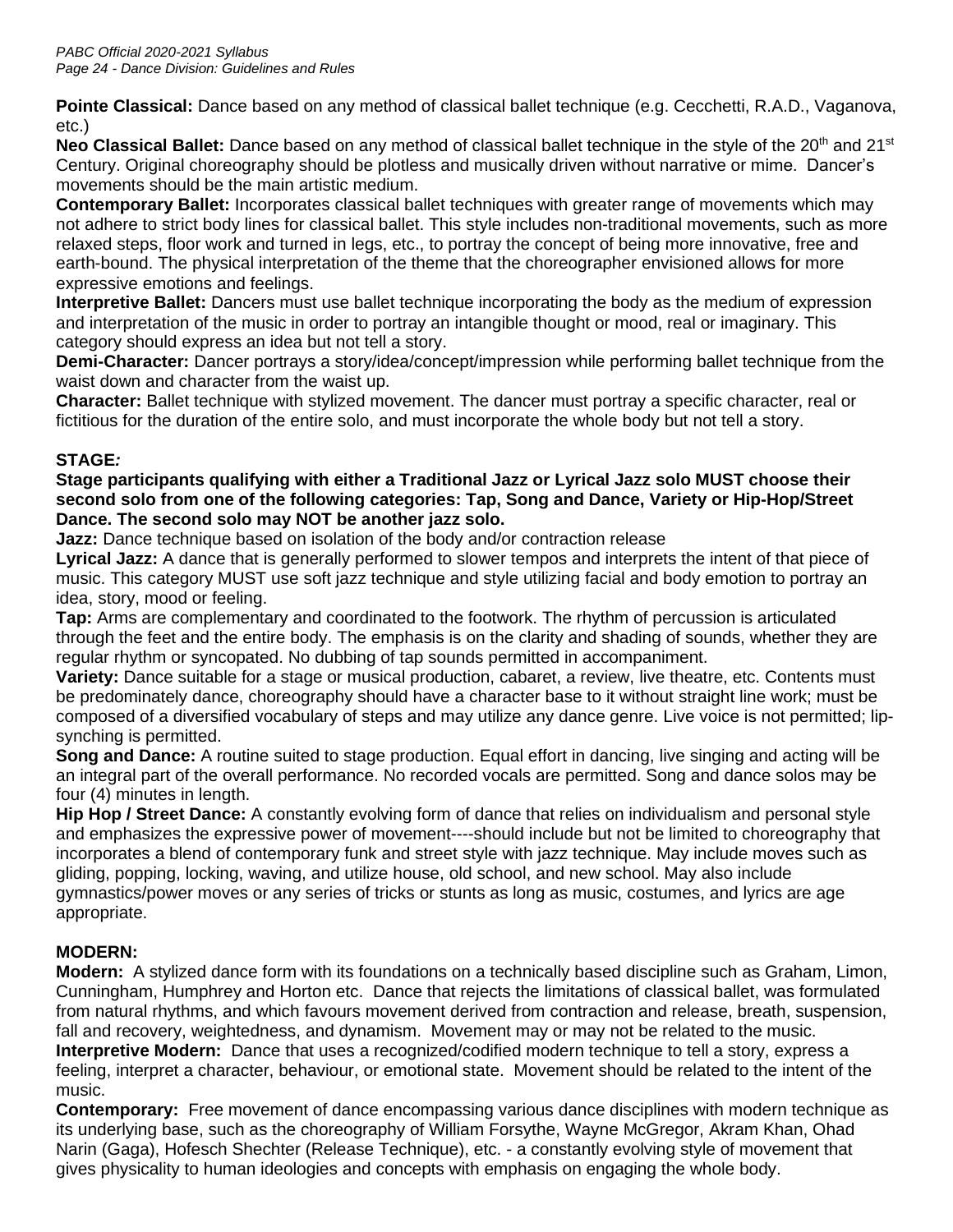**Interpretive Contemporary:** Dance that uses contemporary movement vocabulary from stylized to pedestrian (with modern technique as its basis) to tell a story, express a feeling, interpret a character, behaviour, or emotional state; eg. Pina Bausch (Tanztheater Wuppertal). Movement should be related to the intent of the music while the choreography must engage the whole body.

# *ADDITIONAL DANCE RULES* **Failure to obey the following rules will result in disqualification**

# **ATTENDANCE:**

**1.** Competitors must attend ALL technique and colleague classes, workshops and lectures that are scheduled for their Level and Discipline, and any other events pertaining to their Level that are either scheduled in advance or arranged during the Festival.

**2.** Competitors must be present for the entire performance of their level and discipline in which they are involved.

# **PERFORMANCE:**

**3.** Participants in all levels must prepare two solos within their chosen discipline. The first solo performed must be the qualifying solo from the participating festival. Both dances will be performed in the daily performances in the Provincial Festival.

**4.** Participants must perform only those dances listed on their Provincial Entry Form in the order listed. Selection changes at the Provincial Festival will not be allowed.

# **TIME LIMITS:**

**5.** The time limit for each solo is three (3) minutes, with the exception of Song and Dance which may be four (4) minutes in length. Disqualification will occur if the three (3) minute or four (4) minute for Song and Dance, time limit is exceeded. All selections must be accurately timed and stated on the entry form. Timing shall begin with the first note of the accompaniment or the first dance movement and extend to the last note or dance movement.

# **MUSIC:**

**6.** Any reference to violence or derogatory sexual content or language will NOT be permitted.

**7. Music for dances must be submitted electronically in MP3, MP4 or m4a format.** Music submission will be via a link in the registration confirmation.

**8.** The performer is responsible for ensuring that copies of recorded music comply with all copyright restrictions that apply to the source material.

# **ADDITIONAL REQUIREMENTS AND INFORMATION**

**9.** Approved props must be easily managed, and must be set up and removed by the performer without assistance. Sets are not permitted.

**10.** All performances must be in age-appropriate costumes.

**11.** Live flame is not permitted on-stage.

**12.** It is recommended that participants arrive at Class Venues 30 minutes prior to start time. Attendance will be taken. Please bring appropriate footwear for all classes.

**13.** Only the dancers, adjudicator(s) and official volunteer(s) such as the dance writer/secretary may attend the Technique and Colleague classes, or be backstage at the performances.

**14.** The schedule of classes, workshops, performances and other events will be made available to each participant at Registration at the Festival. ALL Level II & III Stage dancers will have 2 jazz classes and 2 tap classes during the week. All Level I Stage competitors will have one jazz and one tap technique class per day and will take both. All stage dancers will be divided equally between jazz and tap classes by the festival office and will be adjudicated on their participation regardless of what type of dance they are performing on stage.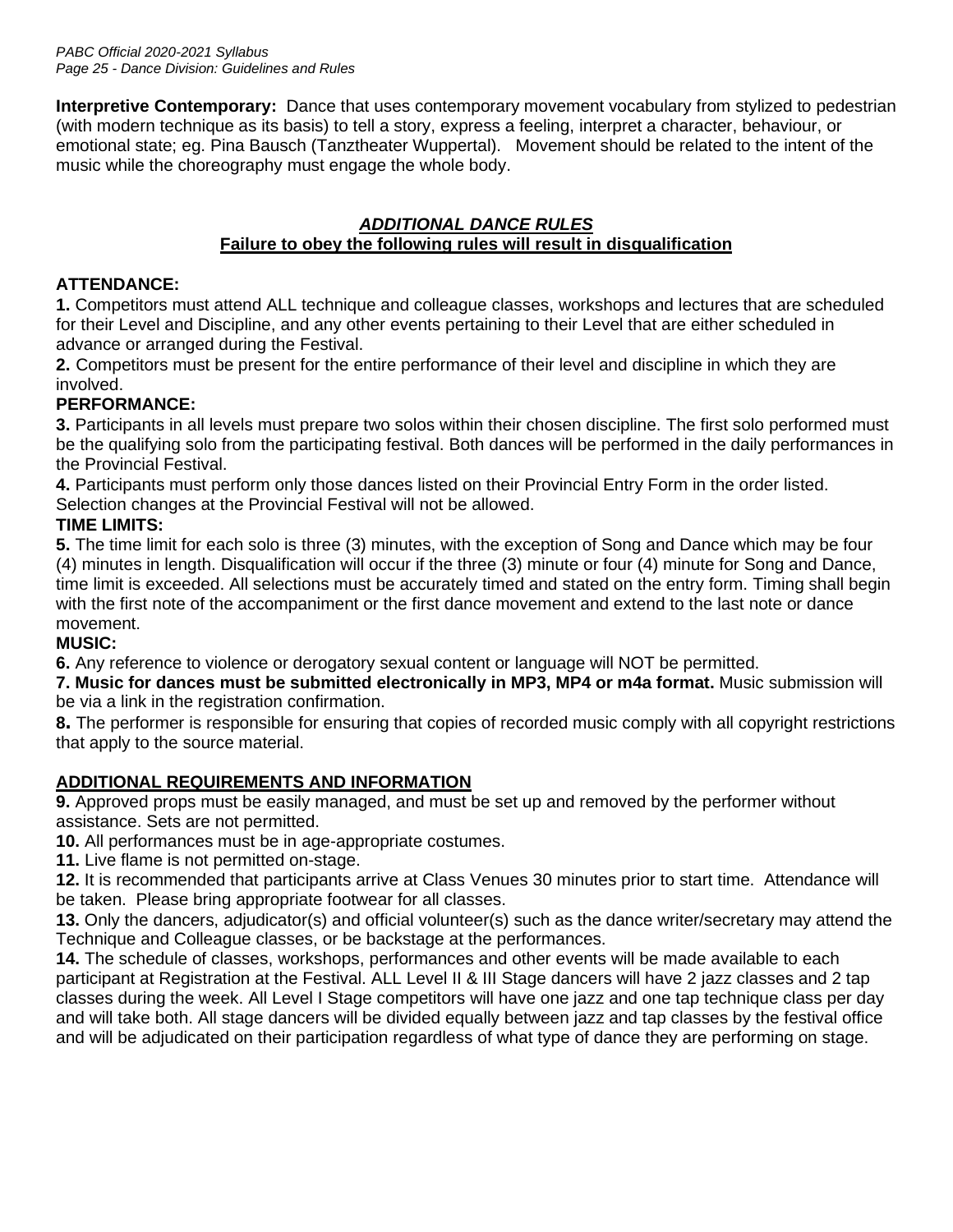# **15. SELECTION OF WINNERS:**

Three semi-finalists from each Level of each Discipline will be announced following the final performance session. The winners will be announced at the conclusion of the Dance Finals Concert. There shall be only one winner per Level in all Disciplines. The total impression created by the Technique classes and the Solo Performances shall determine the final placement. Those dancers chosen as semi-finalists (Top Three) may choose either one of their two dances to perform again in the Dance Finals Concert.

**16.** At least one "Colleague" Class in each discipline will be provided at the Provincial Festival. These are similar to the daily Technique classes and are instructed by a colleague adjudicator in order to offer more educational opportunities at the Provincial Festival.

Level I Ballet will take Level I Modern

Level I Modern will take will take Level I Ballet

Level I Stage will take a vocal technique class

Level II Ballet will take Level II Modern

Level III Ballet will take Level III Modern

Level II Modern will take Level II Ballet

Level III Modern will take Level III Ballet

Level II & III Stage will take a vocal technique class

# **17. CLOTHING AND GROOMING FOR ALL CLASSES:**

Participant grooming is important and will be noted; please dress according to the guidelines set out below. Belts, trims, jewelry, leg warmers, loose tops, etc. are not permitted.

**Ballet – Females:** Pink tights, dark, solid-coloured leotard, pink ballet slippers. Hair - classic bun.

**Ballet – Males:** Dark tights, solid-coloured shirt or solid-coloured leotard, ballet slippers. Hair neatly groomed. **Stage – Females and Males:** May wear any of the following: bodysuit, tights, shorts, capris, jazz pants. Hair neatly groomed. Kneepads may be worn.

**Modern – Females:** May wear any of the following: bodysuit, unitard, capris, fitted pants or shorts, footless tights, fitted tops. Hair securely fastened and neatly groomed.

**Modern – Males:** Fitted pants or shorts, close fitted tops. Hair neatly groomed.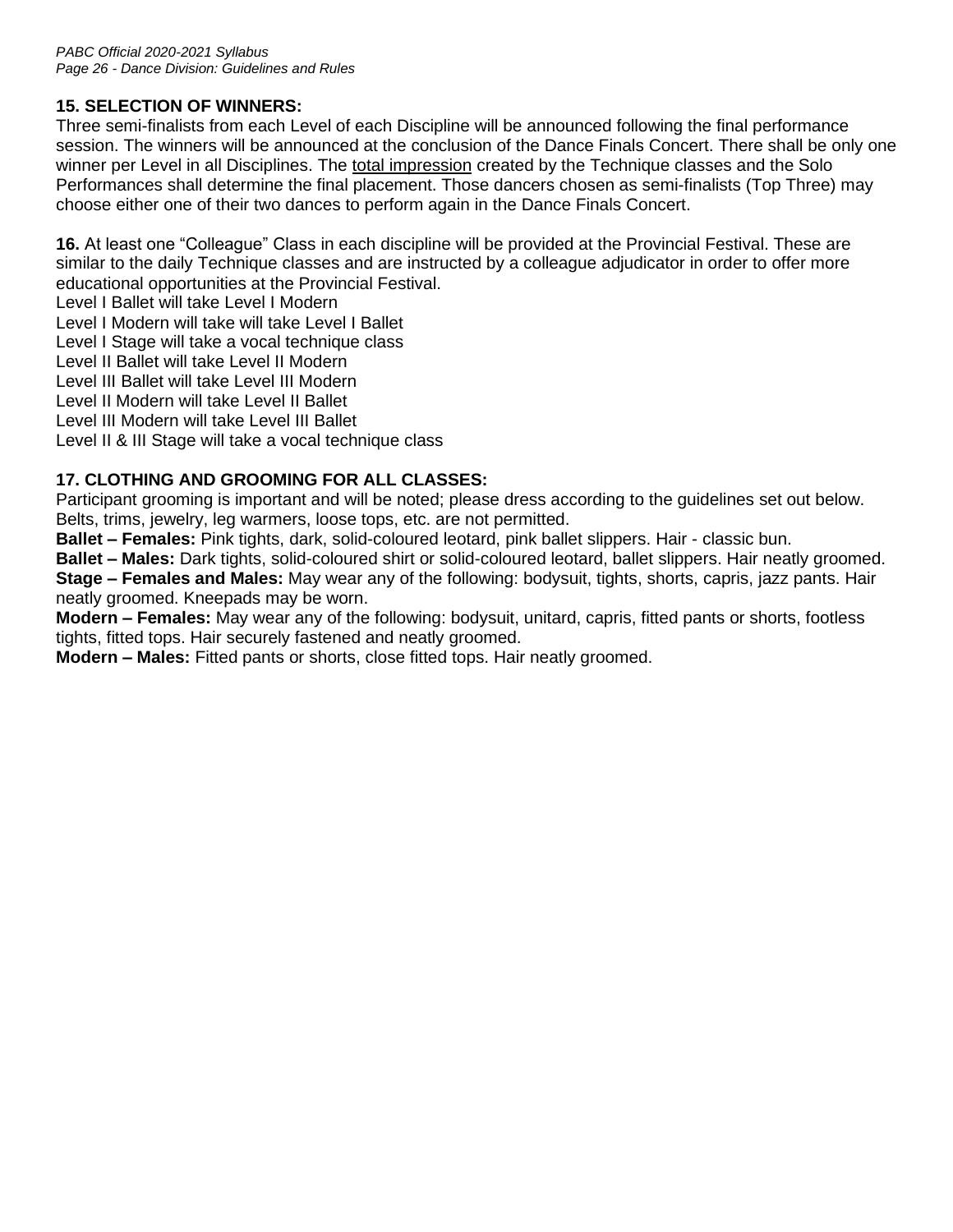# **MERITED PARTICIPANTS ALL DIVISIONS OFFICIAL 2020 - 2021 SYLLABUS**

### **GENERAL GUIDELINES**

#### **IT IS THE RESPONSIBILITY OF EACH PARTICIPANT TO READ AND COMPLY WITH ALL RULES GOVERNING THE PROVINCIAL FESTIVAL**

**Merited Participants are those students recommended from local Festivals to attend the Provincial Festival in a Merited Participant role. There is no limit to the number of Merited Participants that may be sent by a Festival. Festivals may, on an adjudicator's recommendation, name a merited participant as an alternate, in which case it is advisable to have the adjudicator sign a participant form for that person, labelled as alternate, as well as a Merited Participant form. These names do not need to be forwarded to the festival office. These alternates may replace a designated participant registered for the Provincial festival BUT this change must be made through the Festival Office no later than the first day of registration and is subject to a \$25 change fee. Changes brought forward after this time will be respectfully declined. If an alternate does not replace a competitor, they may attend the festival as a Merited Participant.**

**Music and Speech and Dramatic Arts Divisions:** Merited Participants are invited to attend all competitive Music and Speech and Dramatic Arts classes and adjudications at no additional fee. They should attend all Merited Participant specific workshops for their discipline. There may also be an opportunity for them to participate in other workshops if there is sufficient time. All Merited Participants may also attend any of the performances in the Dance division, at no additional fee.

They may also perform one selection in a Future Stars Concert at the Provincial Festival at which a written critique of their performance will be provided.

**Dance Division:** Merited Participants are invited to participate in all four classes which are specifically designated for Dance Merited Participants. They should also attend all dance performances, although they do not take an active part in these sessions. These Merited Participants may also attend any Music and Speech and Dramatic Arts classes, workshops and adjudications at no additional fee.

They may also perform one selection in a Dance Future Stars Concert at the Provincial Festival at which a written critique of their performance will be provided.

#### **Member Festivals:**

Member Festivals are permitted any number of Merited Participants for each provincial class.

**Local Festival committees** must determine that candidates eligible for adjudicator selection must display the following criteria:

- Participant would benefit from the Provincial Festival experience.
- The participant must have exhibited ability in local festival performances.
- The participant must have the enthusiasm to be a Merited Participant.
- The participant should be ready to perform in a Merited Participant Concert at the Provincial Festival.

**Final selection of the recommended candidate(s)** is determined by the adjudicator(s) at the local Festival, based on the above criteria.

Merited Participants must submit an official Merited Participant Provincial Entry Form along with the entry fee in accordance with Provincial Festival regulations.

Merited Participants must comply with the regulations of the Provincial Festival and must register as Merited Participants on arrival at the Provincial Festival.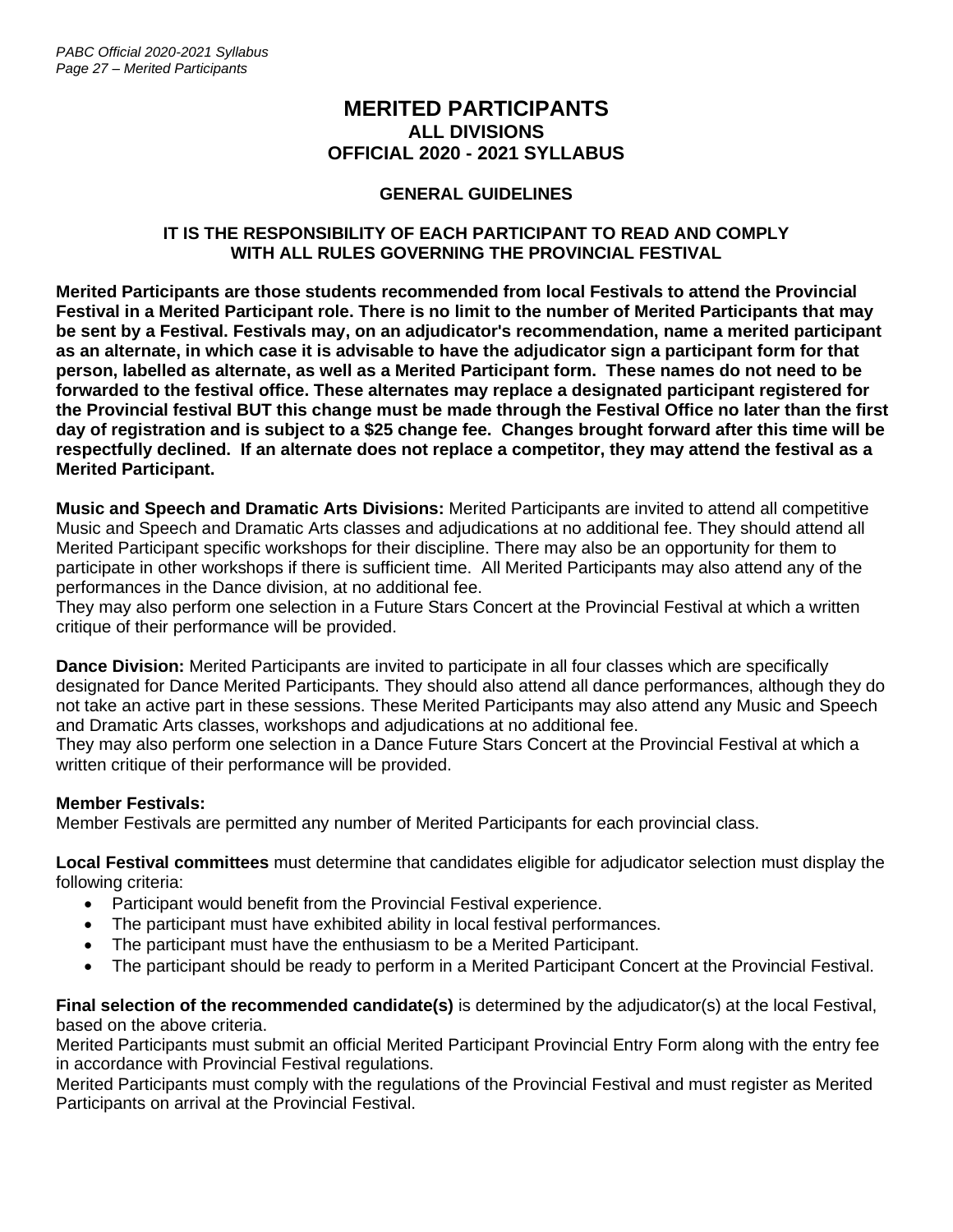# **CLASS LIST SUMMARY FOR 2021 PROVINCIAL FESTIVAL**

| <b>CLASS NAME</b>                    | <b>AGE</b>     | <b>SELECTIONS</b> | <b>TIME LIMIT</b>    | <b>ENTRY FEE</b>   |
|--------------------------------------|----------------|-------------------|----------------------|--------------------|
| Provincial Excellence Piano          | 23 and under   | Recital           | 35 min.              | \$130.00           |
| <b>Provincial Excellence</b>         | 28 and under   | Recital           | 35 min.              | \$130.00           |
| <b>Classical Voice</b>               |                |                   |                      |                    |
| <b>Provincial Excellence</b>         | 28 and under   | Recital           | 35 min.              | \$130.00           |
| <b>Musical Theatre</b>               |                |                   |                      |                    |
| <b>Provincial Excellence Strings</b> | 23 and under   | Recital           | 35 min.              | \$130.00           |
| <b>Provincial Excellence</b>         | 23 and under   | Recital           | 35 min.              | \$130.00           |
| <b>Classical Guitar</b>              |                |                   |                      |                    |
| <b>Provincial Excellence</b>         | 23 and under   | Recital           | 35 min.              | \$130.00           |
| Woodwinds                            |                |                   |                      |                    |
| <b>Provincial Excellence Brass</b>   | 23 and under   | Recital           | 35 min.              | \$130.00           |
| <b>Provincial Excellence</b>         | Average 23 and | Recital           | 35 min.              | \$155.00 per group |
| Chamber Group                        | under          |                   |                      |                    |
| Choral: Class 100                    | See Syllabus   | $\overline{2}$    | 15 min.              | \$75.00            |
| Choral: Class 101                    | See Syllabus   | $\overline{2}$    | 15 min.              | \$75.00            |
| Choral: Class 102                    | See Syllabus   | $\overline{2}$    | 15 min.              | \$75.00            |
| Choral: Class 103                    | See Syllabus   | $\overline{2}$    | 15 min.              | \$75.00            |
| Choral: Class 104                    | See Syllabus   | $\overline{2}$    | 15 min.              | \$75.00            |
| Choral: Class 105                    | See Syllabus   | $\overline{2}$    | 15 min.              | \$75.00            |
| Choral: Class 106                    | See Syllabus   | $\overline{2}$    | 15 min.              | \$75.00            |
| Choral: Class 107                    | See Syllabus   | $\overline{2}$    | 15 min.              | \$75.00            |
| Choral: Class 108                    | See Syllabus   | $\overline{2}$    | 15 min.              | \$75.00            |
| Choral: Class 109                    | See Syllabus   | $\overline{2}$    | 15 min.              | \$75.00            |
| Choral: Class 110                    | See Syllabus   | $\overline{2}$    | 15 min.              | \$75.00            |
| Junior Piano                         | 14 and under   | $\overline{2}$    | 15 min.              | \$130.00           |
| Junior Piano - Canadian              | 14 and under   | $\overline{1}$    | 7 min.               | \$45.00            |
| Intermediate Piano                   | 17 and under   | $\overline{2}$    | 20 min.              | \$130.00           |
| Intermediate Piano-                  | 17 and under   | $\mathbf{1}$      | 10 min.              | \$45.00            |
| Canadian                             |                |                   |                      |                    |
| Senior Piano                         | 23 and under   | $\overline{2}$    | 25 min.              | \$130.00           |
| Senior Piano - Canadian              | 23 and under   | $\mathbf{1}$      | 12 min.              | \$45.00            |
| Provincial Excellence Piano -        | 23 and under   | 1                 | 15 min.              | \$45.00            |
| Canadian                             |                |                   |                      |                    |
| <b>Junior Classical Voice</b>        | 14 and under   | $\overline{3}$    | 10 min.              | \$130.00           |
| Intermediate Classical Voice         | 18 and under   | $\overline{3}$    | 15 min.              | \$130.00           |
| Senior Classical Voice               | 25 and under   | $\overline{3}$    | $\overline{25}$ min. | \$130.00           |
| Junior Vocal Variety                 | 14 and under   | $\overline{1}$    | 7 min.               | \$45.00            |
| Intermediate Vocal Variety           | 18 and under   | 1                 | 7 min.               | \$45.00            |
| Senior Vocal Variety                 | 25 and under   | $\mathbf{1}$      | 8 min.               | \$45.00            |
| Provincial Excellence Vocal          | 28 and under   | 1                 | 8 min.               | \$45.00            |
| Variety                              |                |                   |                      |                    |
| Junior Musical Theatre               | 14 and under   | $\overline{2}$    | 10 min               | \$130.00           |
| Intermediate Musical Theatre         | 18 and under   | $\overline{2}$    | 12 min.              | \$130.00           |
| Senior Musical Theatre               | 25 and under   | $\overline{2}$    | 15 min.              | \$130.00           |
| Junior Strings                       | 14 and under   | $\overline{2}$    | 20 min.              | \$130.00           |
| Intermediate. Strings                | 17 and under   | $\overline{2}$    | 25 min.              | \$130.00           |
| Senior Strings                       | 23 and under   | $\overline{2}$    | 30 min.              | \$130.00           |
| Junior Classical Guitar              | 14 and under   | $\overline{2}$    | 15 min.              | \$130.00           |
| Intermediate Classical Guitar        | 17 and under   | $\overline{2}$    | 20 min.              | \$130.00           |
| Senior Classical Guitar              | 23 and under   | $\overline{2}$    | 25 min.              | \$130.00           |
| Junior Woodwind                      | 14 and under   | $\overline{2}$    | 15 min.              | \$130.00           |
| Intermediate Woodwind                | 17 and under   | $\overline{2}$    | 20 min.              | \$130.00           |
| Senior Woodwind                      | 23 and under   | $\overline{2}$    | 25 min.              | \$130.00           |
|                                      | 14 and under   | $\overline{2}$    | 15 min.              | \$130.00           |
| Junior Brass                         |                | $\overline{2}$    |                      |                    |
| Intermediate Brass                   | 17 and under   | $\overline{2}$    | 20 min.              | \$130.00           |
| Senior Brass                         | 23 and under   |                   | 25 min.              | \$130.00           |